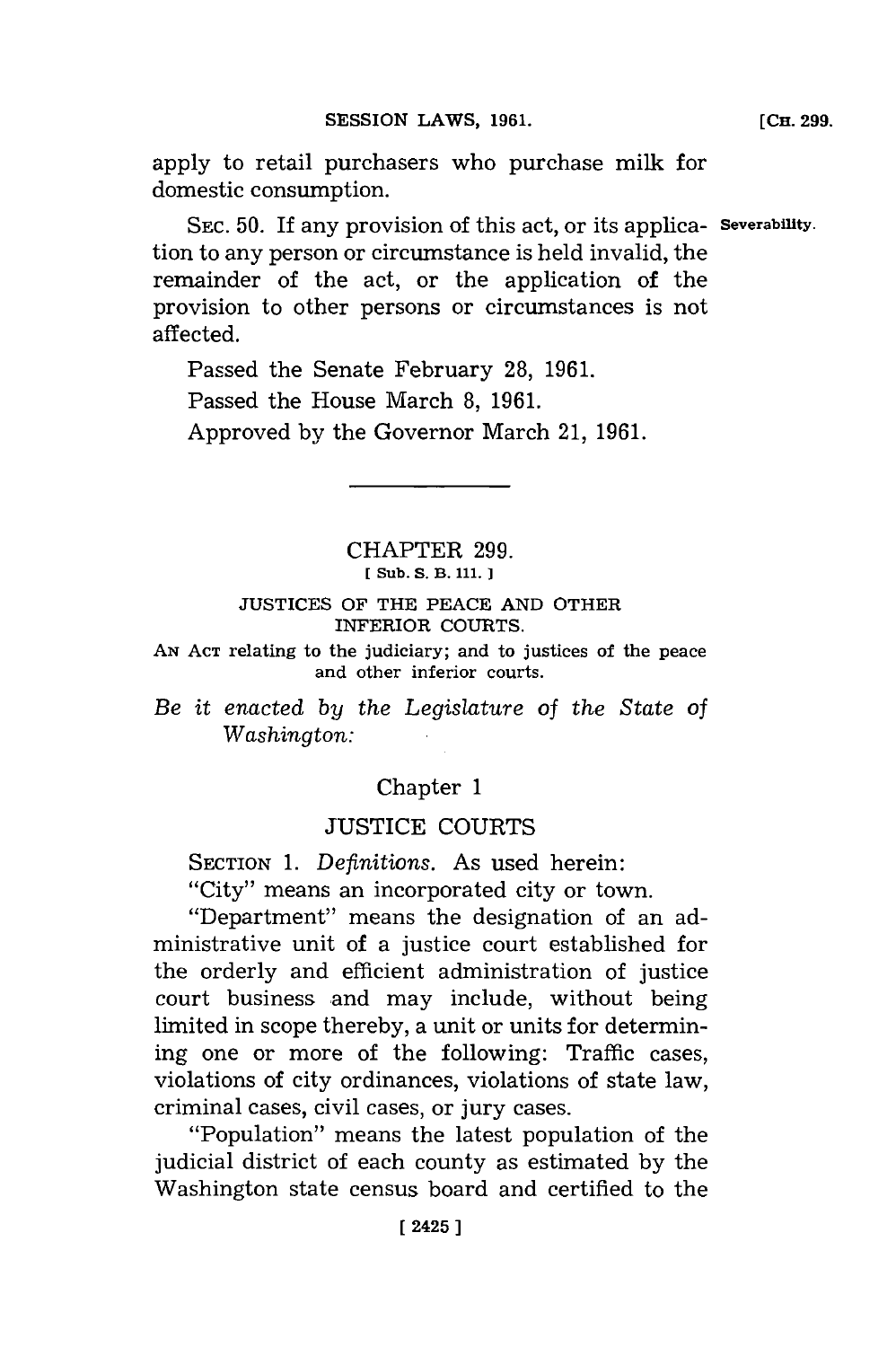board of county commissioners on or before May **1, 1962** and on or before May 1st each four years thereafter. The Washington state census board, on or before May **1, 1962** and on or before May 1st each four years thereafter, shall estimate and certify to the board of county commissioners the population of each judicial district of each county.

SEc. 2. *Application of Act.* The provisions of this act shall apply to class **AA** and class **A** counties: *Provided,* That any city having a population of more than five hundred thousand may **by** resolution of its legislative body elect to continue to operate a municipal court pursuant to the provisions of chapter **35.20** RCW, as if this act had never been enacted: *Provided further,* That if a city elects to continue its municipal court pursuant to this section, the number of justices of the peace allocated to the county in section **10** of this act shall be reduced **by** two and the number of full time justices of the peace allocated **by** section **11** to the district in which the city is situated shall also be reduced **by** two. The provisions of this act may be made applicable to any county of the first, second, third, fourth, fifth, sixth, seventh, eighth, or ninth class upon a majority vote of its board of county commissioners.

**SEC. 3.** *Justice Court Judges.* The judges of the justice court of each justice court district shall be the justices of the peace of the district elected or appointed as provided in this act.

**SEC.** 4. *Sessions.* The justice courts shall be open except on nonjudicial days. Sessions of the court shall be held at such places as shall be provided **by** the justice court districting plan. The court shall sit as often as business requires in each city of the justice court district which provides suitable courtroom facilities, to hear causes in which such city is the plaintiff.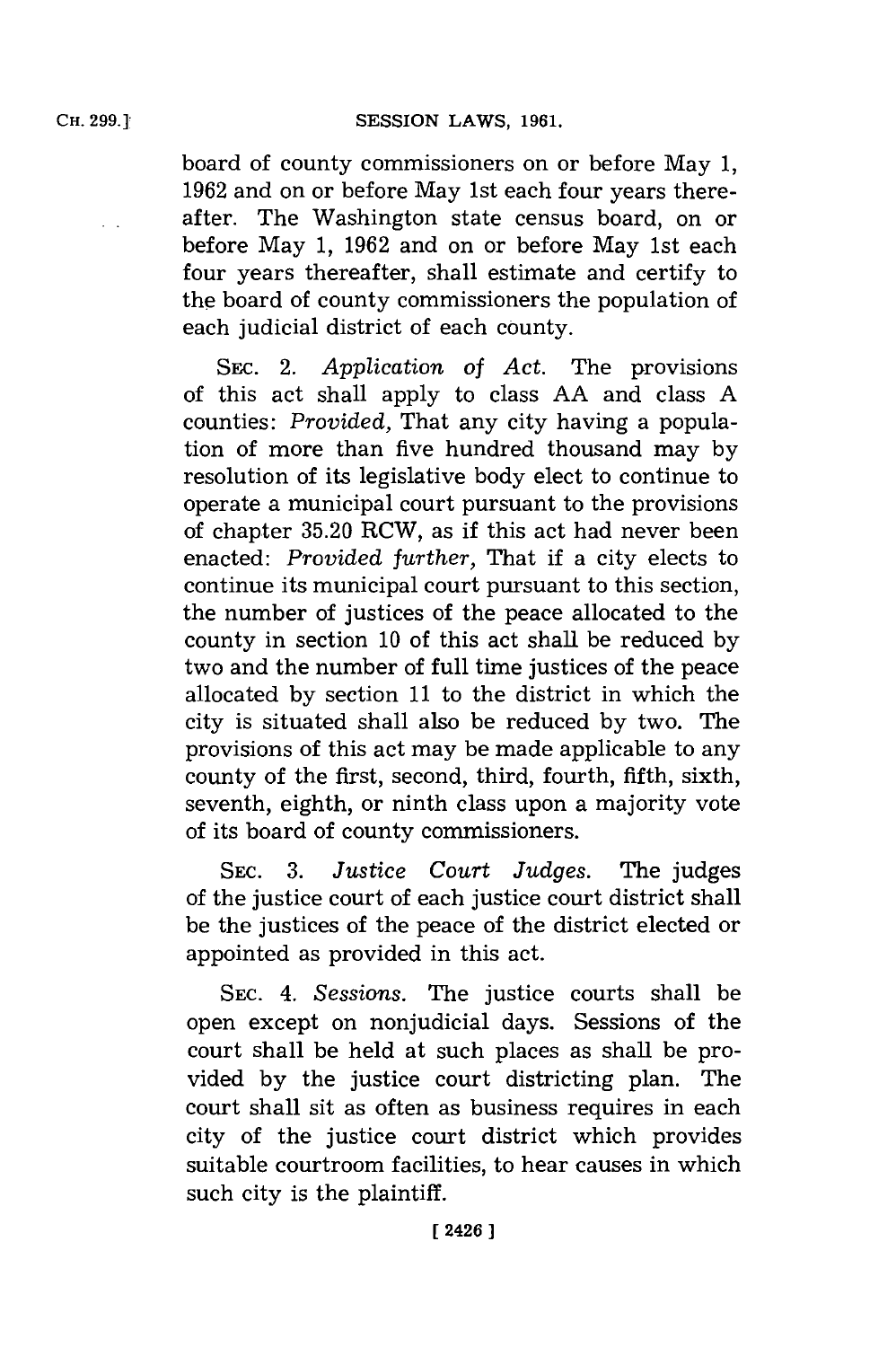**[CH. 299.**

**SEC. 5.** *Departments.* Each justice is authorized to organize his court not inconsistent with departments created **by** the districting plan.

**SEC.** *6. Adjournments.* Adjournments from day to day, or from time to time, are to be construed as recesses in the sessions, and shall not prevent the court from sitting at any time.

**SEC.** *7. Records.* Each justice court shall keep uniform records of each case filed and the proceedings had therein including an accounting for all funds received and disbursed. Financial reporting shall be in such form as may be prescribed **by** the office of the state auditor, division of municipal corporations. The form of other records may be prescribed **by** the supreme court.

**SEC. 8.** *Rules.* The supreme court may adopt rules of procedure for justice courts: *Provided,* That the justice courts may adopt rules of procedure not inconsistent with state law or with the rules adopted **by** the supreme court. If the rules of the supreme court herein authorized shall be adopted, all procedural laws in conflict therewith shall thenceforth be of no effect.

**SEC.** *9. Violations Bureau.* **A** violations bureau may be established **by** any city or justice of the peace having jurisdiction of traffic cases to assist in processing traffic cases. As designated **by** written order of the justice having jurisdiction of traffic cases, specific offenses under city ordinance, county resolution, or state law may be processed **by** such bureau. Such bureau may be authorized to receive the posting of bail for such specified offenses, and, as authorized **by** the court order, to accept forfeiture of bail. The court order shall specify the amount of bail to be posted and shall also specify the circumstances or conditions which will require an appearance before the court. Such bureau, upon accepting the pre-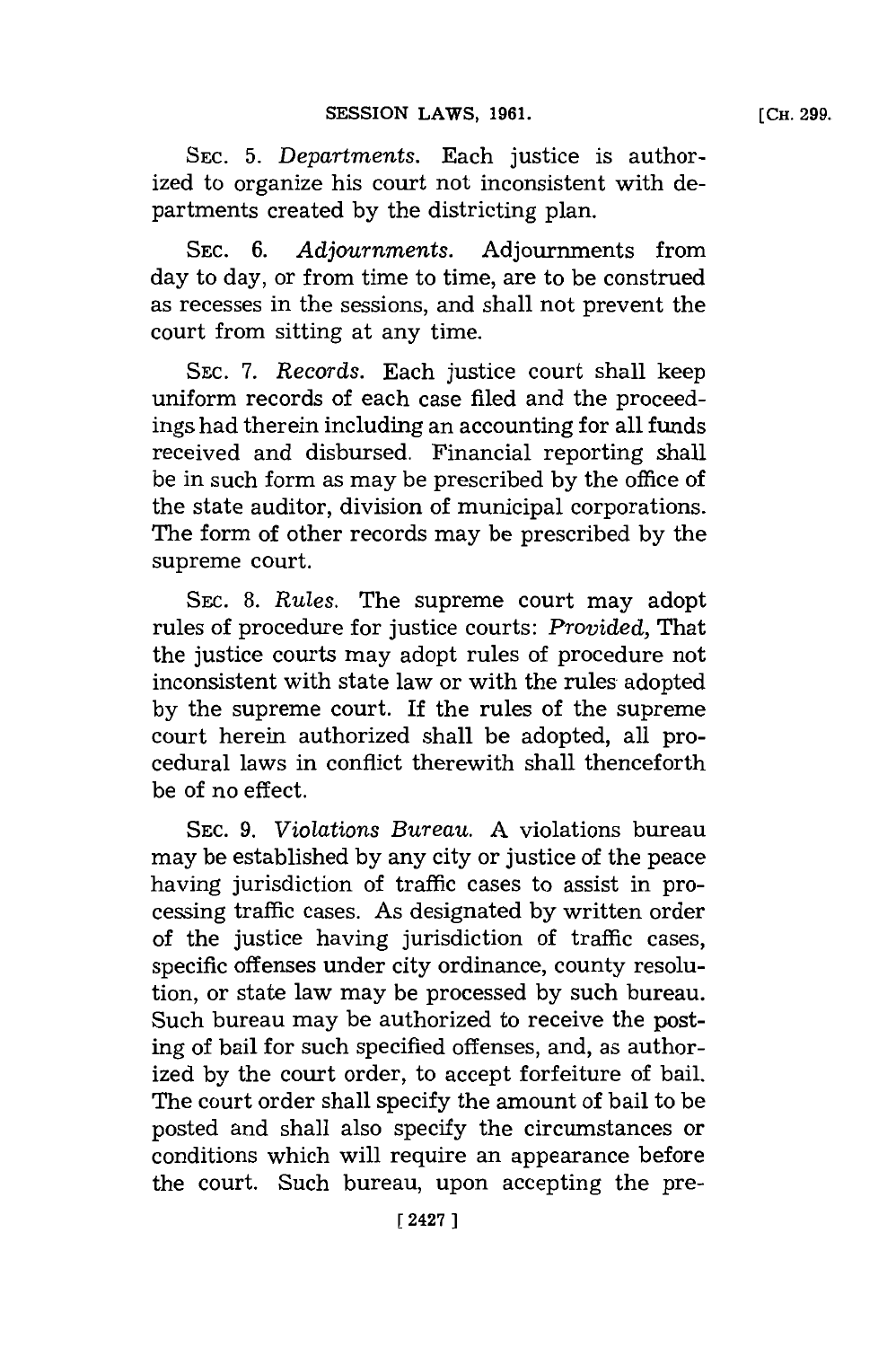scribed bail, shall issue a receipt to the alleged violator, which receipt shall bear a legend informing him of the legal consequences of bail forfeiture. The bureau shall transfer daily to the clerk of the proper department of the court all bail posted for offenses where forfeiture is not authorized **by** the court order, as well as copies of all receipts. **All** forfeitures paid to a violations bureau for violations of municipal ordinances shall be placed in the city general fund or such other fund as may be prescribed **by** ordinance. **All** forfeitures paid to a violations bureau for violations of state laws or county resolutions shall be remitted at least monthly to the county treasurer for deposit in the current expense fund. Employees of violations bureaus of a city shall be city employees under any applicable municipal civil service system.

### Chapter 2

### **JUSTICES** OF THE **PEACE**

**SEC. 10.** *Justices of the Peace-Number for Each County.* The number of justices of the peace to be elected in each county shall be: Adams, three; Asotin, one; Benton, four; Chelan, four; Clallam, one; Clark, four; Columbia, one; Cowlitz, five; Douglas, three; Ferry, two; Franklin, one; Garfield, one; Grant, five; Grays Harbor, four; Island, three; Jefferson, one; King, twenty; Kitsap, four; Kittitas, three; Klickitat, two; Lewis, four; Lincoln, four; Mason, one; Okanogan, two; Pacific, three; Pend Oreille, two; Pierce, eight; San Juan, one; Skagit, three; Skamania, two; Snohomish, six; Spokane, seven; Stevens, two; Thurston, one; Wahkiakum, one; Walla Walla, three; Whatcom, two; Whitman, three; Yakima, seven.

**SEC.** *11. Justices of the Peace-Number of Full Time.* In each justice court district having a population of forty thousand or more but less than sixty thousand, there shall be elected one full time justice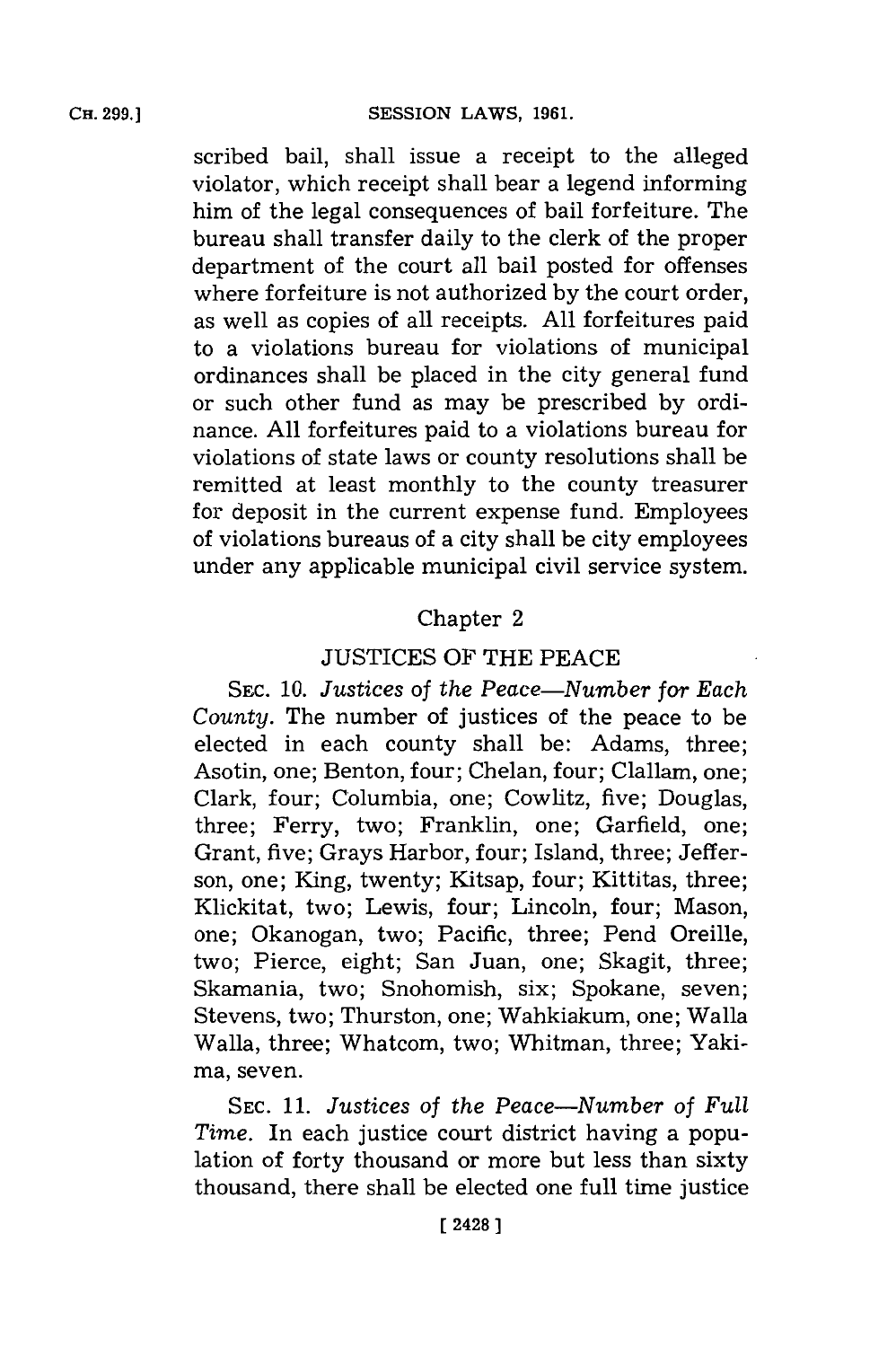of the peace; in each justice court district having a population of sixty thousand but less than one hundred twenty-five thousand, there shall be elected two full time justices; in each justice court district having a population of one hundred twenty-five thousand but less than two hundred thousand, there shall be elected three full time justices; and in each justice court district having a population of two hundred thousand or more there shall be elected one additional full time justice for each additional one hundred thousand persons or fraction thereof: *Provided,* That if a justice court district having one or more full time justices should change in population, for reasons other than change in district boundaries, sufficiently to require a change in the number of judges previously authorized to it, the change shall be made **by** the county commissioners without regard to section **10** as now or hereafter amended and shall become effective on the second Monday of January of the year following: *Provided further,* That upon any redistricting of the county thereafter section **10,** as now or hereafter amended, shall again designate the number of justices in the county.

**SEC.** 12. *Reallocation of Number of Justices.* Notwithstanding the limitations of sections **10** and **11** of this act in any district having more than one justice of the peace, if any city or town elects to select under the provisions of chapter **6** a person other than a justice of the peace to serve as municipal judge, the board of county commissioners shall reduce the number of justices of the peace required for the county and district **by** one **for** each one hundred and fifty thousand persons or fraction thereof residing in all such municipalities, electing to select a municipal judge who is not also a justice of the peace: *Provided,* That in no case shall the number of justices of the peace in any county be less than one for each one hundred thousand persons or major fraction thereof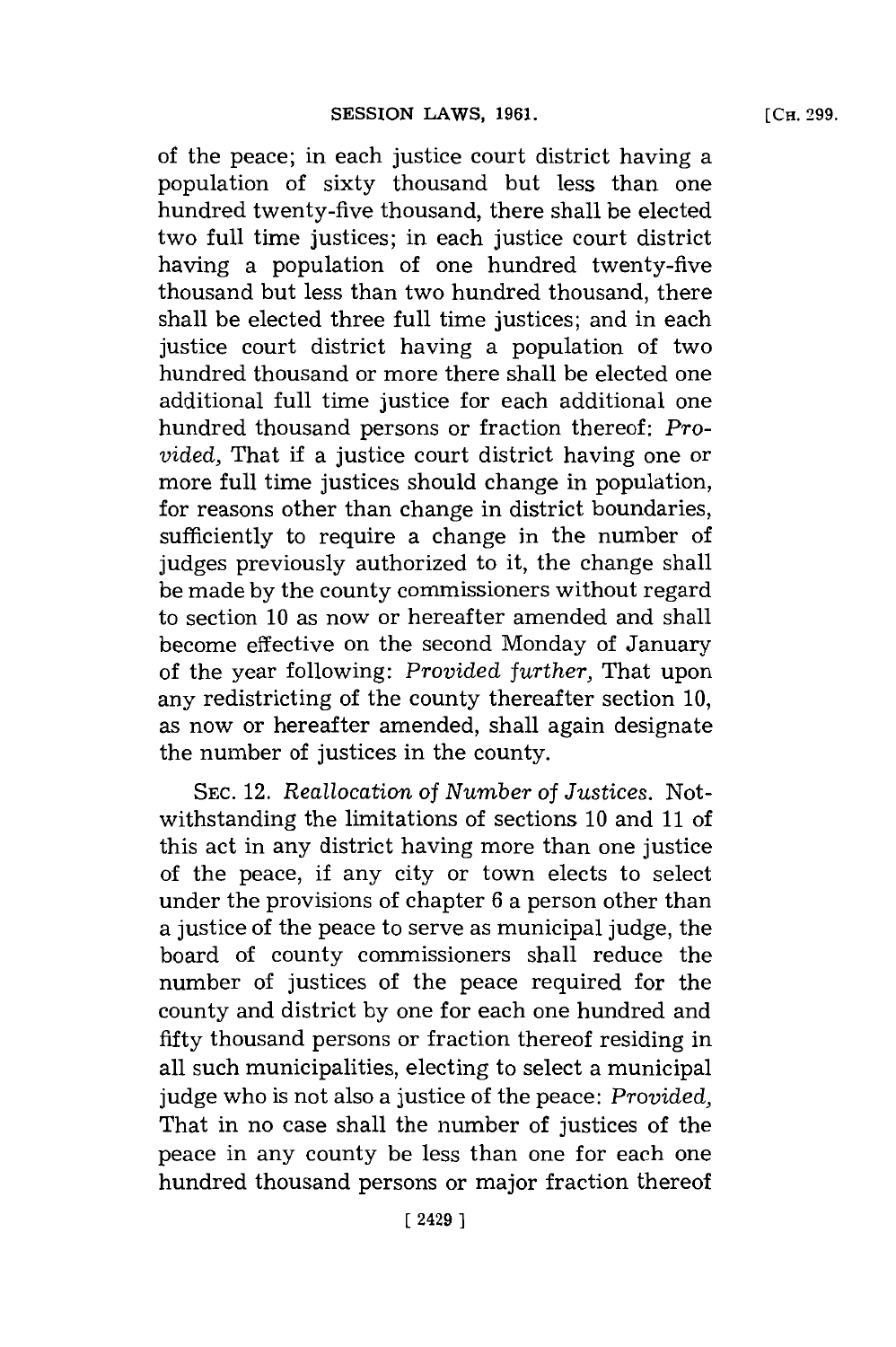in such county, nor shall the number of justices of the peace in any district be less than one for each one hundred and fifty thousand persons or major fraction thereof.

**SEC. 13.** *Justices of the Peace-Full Time* and *Part Time.* Justices of the peace serving districts having a population of forty thousand or more persons, and justices receiving a salary equal to or greater than eight thousand dollars for serving as a justice, shall be deemed full time justices and shall devote all of their time to the office and shall not engage in the practice of law. Other justices shall devote sufficient time to the office to properly fulfill the duties thereof and may engage in other occupations but such justice shall not use the office or supplies furnished **by** the judicial district for his private business but shall maintain a separate office for his private business nor shall he use the services of any clerk or secretary paid for **by** the county for his private business.

**SEC.** 14. *Justices of the Peace-Election.* At the general election in November, **1962** and quadrennial**ly** thereafter, there shall be elected **by** the voters of each justice court district the number of justices of the peace authorized for such district **by** the justice court districting plan. Justices of the peace shall be elected for each district **by** the qualified electors of the justice court district in the same manner as judges of courts of record are elected. Not less than ten days before the time for filing declarations of candidacy for the election of justices of the peace for justice court districts entitled to more than one justice of the peace, the county auditor shall designate each such office of justice of the peace to be filled **by** a number, commencing with the number one and numbering the remaining offices consecutively. Each candidate at the time of the filing of his declaration of candidacy shall designate **by** number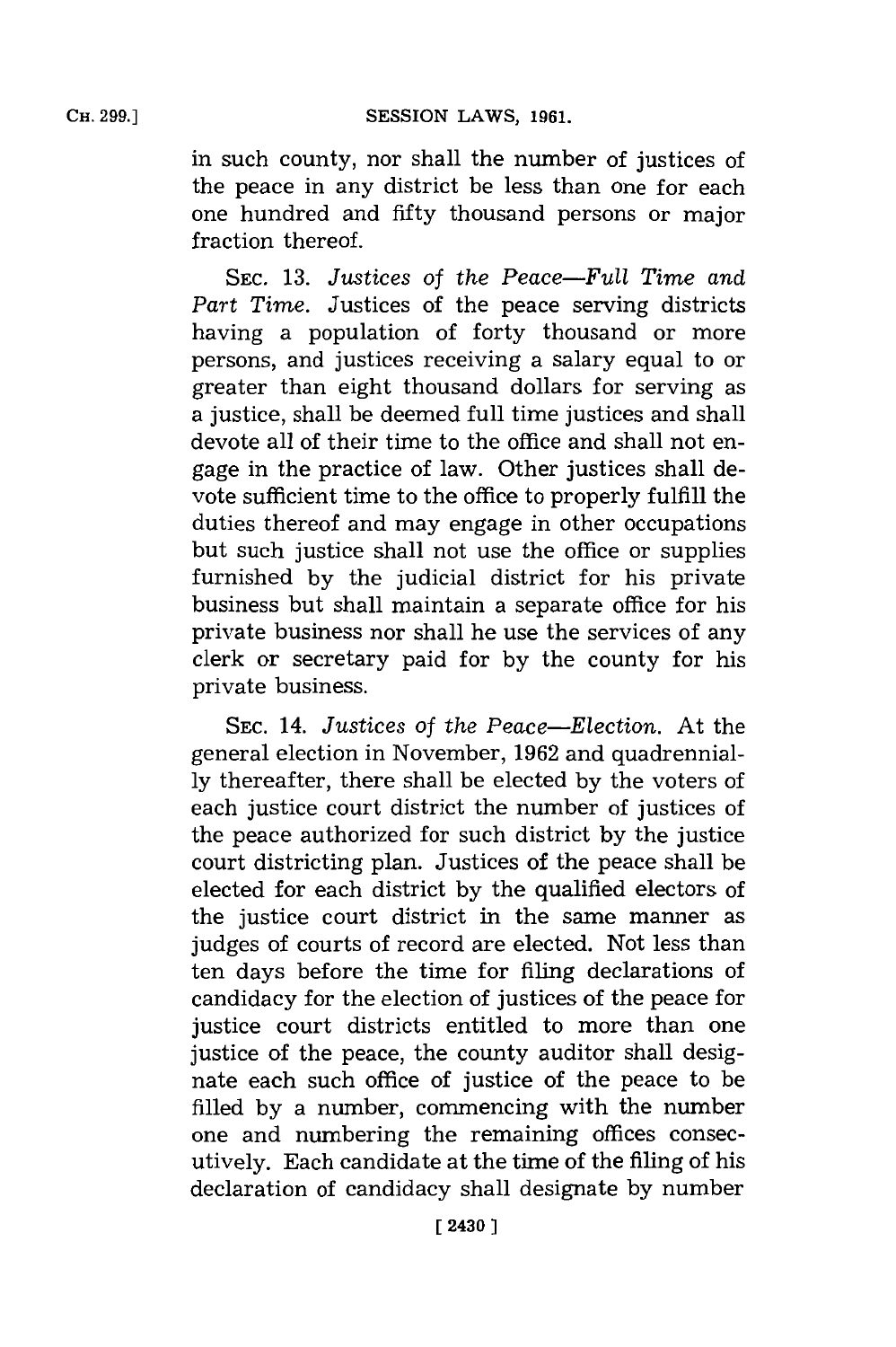which one, and only one, of the numbered offices for which he is a candidate and the name of such candidate shall appear on the ballot for only the numbered office for which the candidate filed his declaration of candidacy.

In all elections for justices of the peace, if any candidate in the primary receives a majority of all of the votes cast for the position, only the name of the person receiving the highest vote shall be printed on the general election ballot under the designation for that position, followed **by** a space for the writing in of any other name **by** a voter.

SEC. **15.** *Justices of the Peace-Eligibility* and *Qualifications.* To be eligible to file a declaration of candidacy for and to serve as a justice of the peace, a person must:

**(1)** Be a registered voter of the justice court district; and

(2) Be either:

(a) **A** lawyer admitted to practice law in the state of Washington; or

**(b) A** person who has been elected and has served as a justice of the peace, municipal judge or police judge in Washington; or

(c) In those districts having a population of less than ten thousand persons, a person who has taken and passed such qualifying examination for the office of justice of the peace as shall be provided **by** rule of the supreme court.

**SEC. 16.** Justices *of the Peace-Term of Office.* Every justice of the peace shall hold office for a term of four years from and after the second Monday in January next succeeding his selection and continuing until his successor is elected and qualified.

SEC. 17. Oath. Each justice of the peace, justice of the peace pro tempore and justice court commissioner shall, before entering upon the duties of such office, take an oath to support the Constitution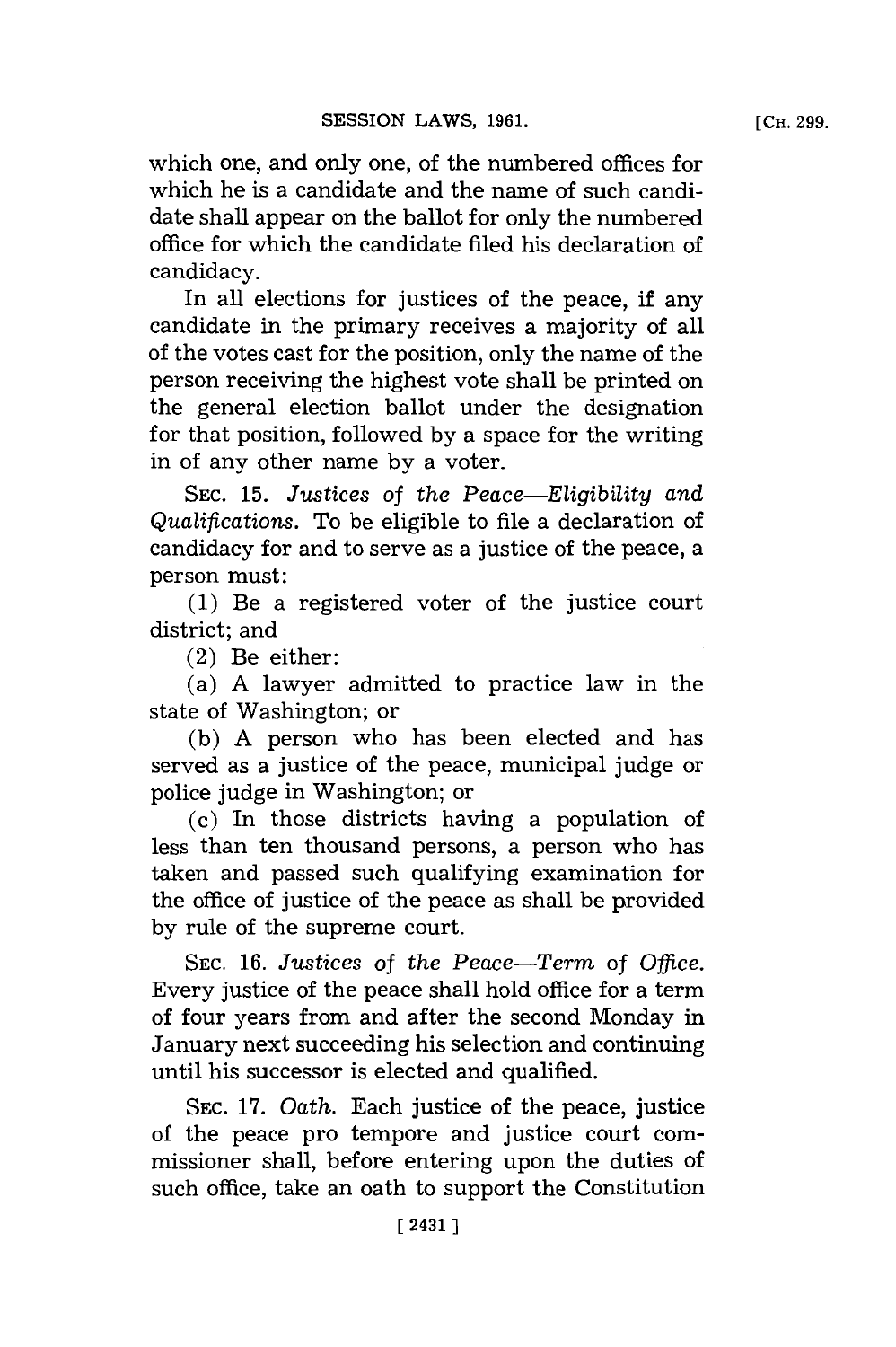of the United States and the Constitution and laws of the state of Washington, and to perform the duties of the office faithfully and impartially and to the best of his ability.

**SEC. 18.** *Bond.* The county commissioners shall provide for the bonding of each justice of the peace, justice of the peace pro tempore, justice court commissioner, and court employee, at the expense of the county, in such amount as the county commissioners shall prescribe, conditioned that each such person will pay over according to law all moneys which shall come into his hands in causes filed in his court. Such bond shall not be less than the maximum amount of money liable to be under the control, at any one time, of each such person in the performance of his duties. Such bond may be a blanket bond.

**SEC. 19.** *Vacancies.* If any justice dies, resigns, is convicted of a felony, or ceases to reside in the district or fails to serve for any reason except temporary disability, or if his term of office is terminated in any other manner, the office shall be deemed vacant. The board of county commissioners shall **fill** all vacancies **by** appointment and the justice thus appointed shall hold office until the next general election and until his successor is elected and qualified. Justice of peace shall be granted sick leave in the same manner as other county employees.

**SEC.** 20. *Justices of the Peace-Disqualification.* **A** justice of the peace shall not act as judge in any of the following cases:

**(1)** In an action to which he is a party, or in which he is directly interested, or in which he has been an attorney for a party.

(2) When he or one of the parties believes that the parties cannot have an impartial trial before him: *Provided,* That only one change of judges shall be allowed each party under this subsection.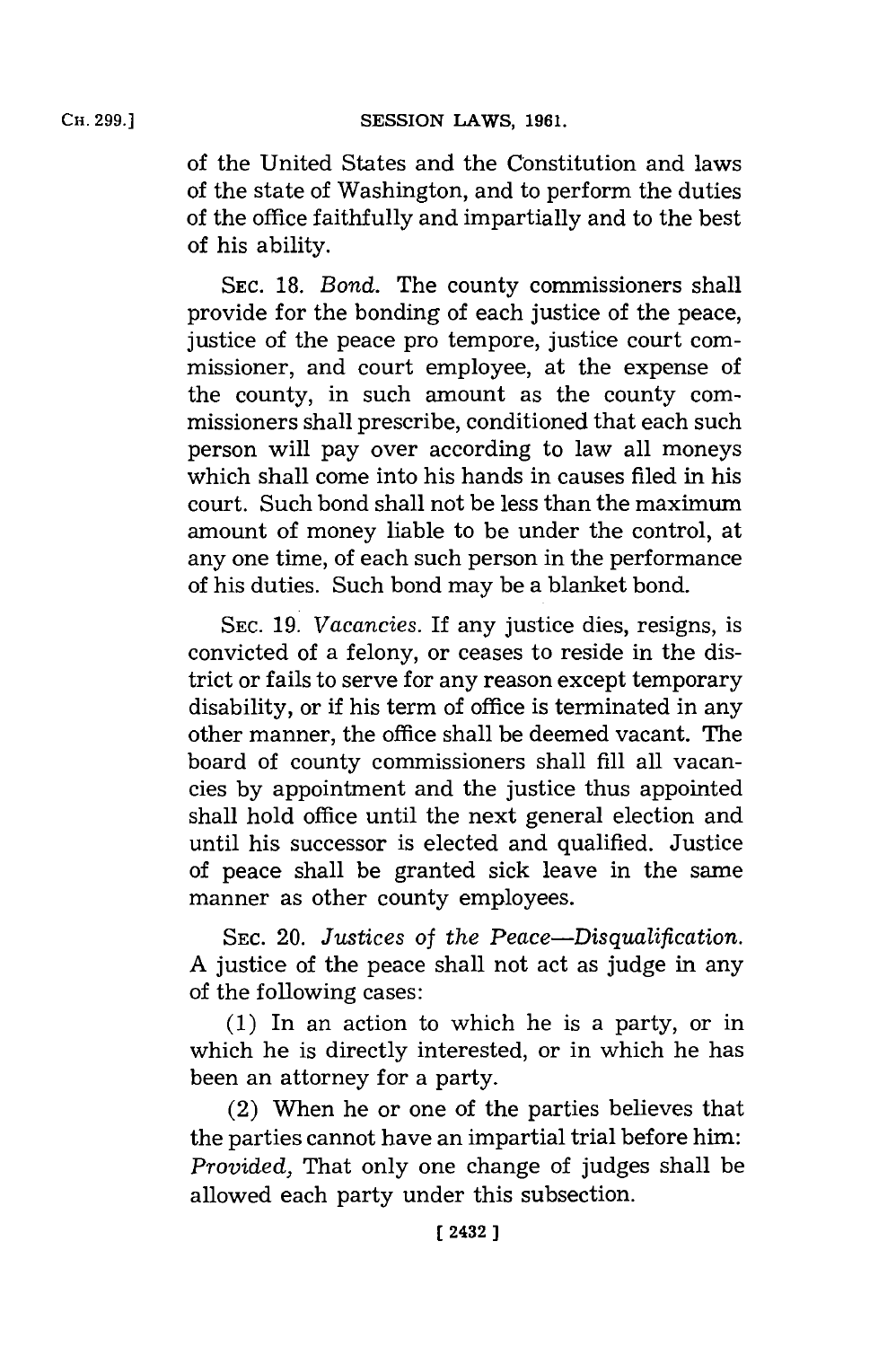When a justice is disqualified under this section, the case shall be heard before another justice or justice pro tempore of the same county.

SEc. 21. *Justices of the Peace-Disqualification of Partners.* **If** a justice of the peace be a lawyer, his partner and associates shall not practice law before him.

**SEC.** 22. *Justices of the Peace Pro Tempore.* Each justice court shall designate one or more justices of the peace pro tempore who shall serve during the temporary absence, disqualification, or incapacity of a justice of the peace of the district. The qualifications of a justice of the peace pro tempore shall be the same as for a justice of the district: *Provided,* That if no qualified person is available, then the court shall appoint a registered voter of the county in which the justice court district or portion thereof is located. **A** justice of the peace pro tempore may sit in any district of the county for which he is appointed. **A** justice of the peace pro tempore shall be paid for each day he holds a session one-two hundred fiftieth of the annual salary of a full time justice of the district. For each day that a justice of the peace pro tempore serves in excess of thirty days during any calendar year, the annual salary of the justice of the peace in whose place he serves shall be reduced **by** an amount equal to one-two hundred fiftieth of such salary.

**SEC. 23.** *Exchange of Justices.* Any justice of the peace may hold a session in any justice court district in the state, at the request of the justice or majority of justices in such district if the visiting justice of the peace determines that the state of justice court business in his district will permit him to be absent: *Provided,* That the board of county commissioners of the county in which such justice court is located shall first approve such temporary absence and no justice of the peace pro tempore shall be required to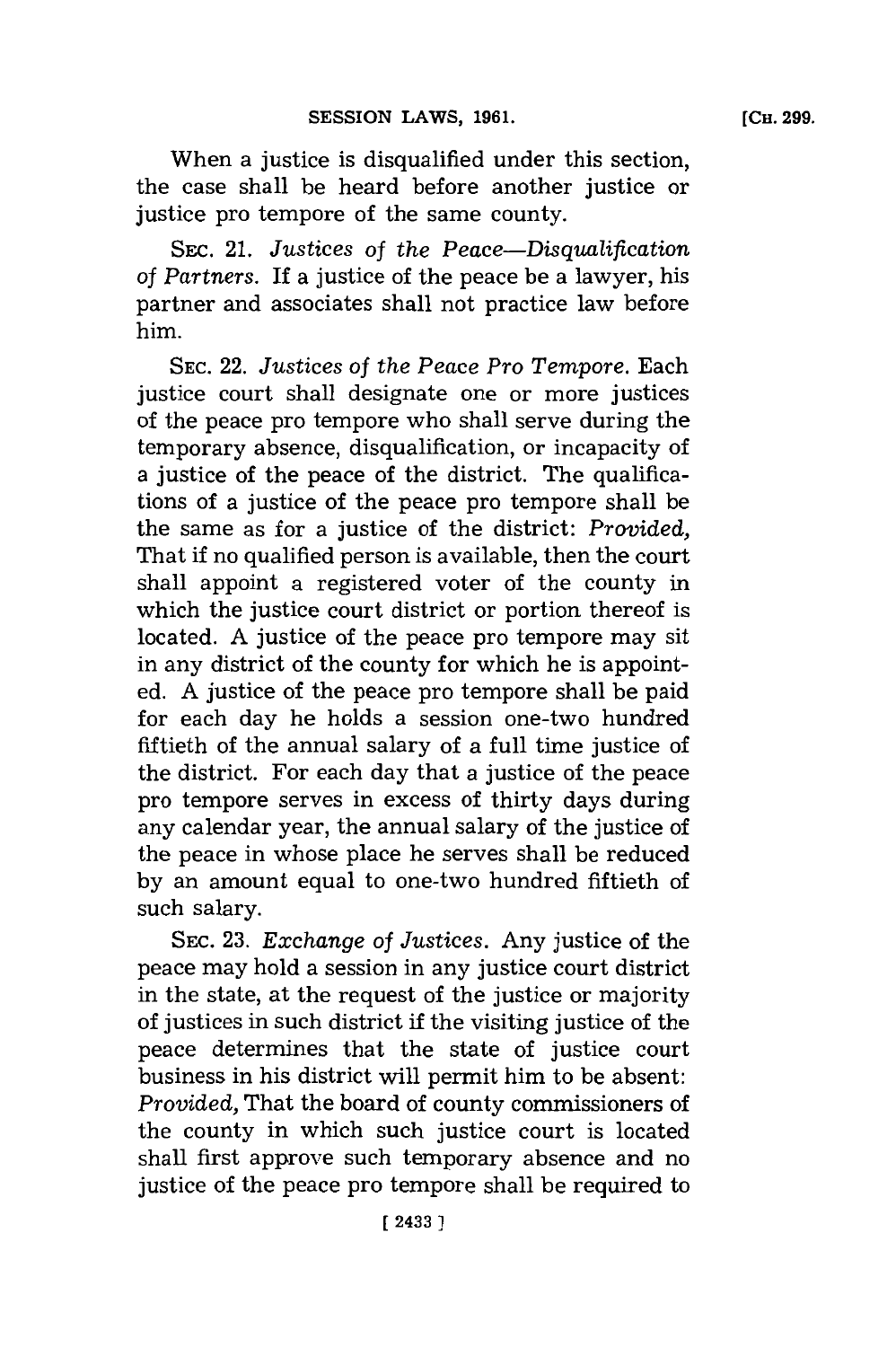**CH. 299.]**

 $\overline{\mathbf{1}}$  $\mathbb{R}^2$ 

serve during his absence. **A** visiting justice shall be entitled to his actual traveling and living expenses while so acting, to be paid **by** the visited district: *Provided,* That no such traveling or living expenses shall be paid to the visiting justice unless the county commissioners of the county in which the visited district is located shall have consented and approved thereto prior to such visit.

SEC. 24. *Presiding Judge*. Where a justice court district has more than one justice, the supreme court may **by** rule provide for the manner of selection of one of the justices to serve as presiding judge and prescribe his duties.

# Chapter **3**

## **JUSTICE COURT** DISTRICT

SEc. **25.** *Justice* Court *Districting Committee-Membership.* There is established in each county a justice court districting committee composed of the following:

**(1)** The judge of the superior court, or, if there be more than one such judge, then one of the judges selected **by** that court;

(2) The prosecuting attorney, or a deputy select**ed by** him; **1(3) A** practicing lawyer of the county selected **by**

the president of the largest local bar association, if there be one, and if not, then **by** the county commissioners;

(4) **A** judge of an inferior court of the county selected **by** the president of the Washington State Magistrates' Association; and

**(5)** The mayor, or his representative, of each first, second, and third class city of the county;

**(6)** One person to represent the fourth class cities of the county, if any, to be designated **by** the president of the Association of Washington Cities: *Provided,* That if there should be neither a first class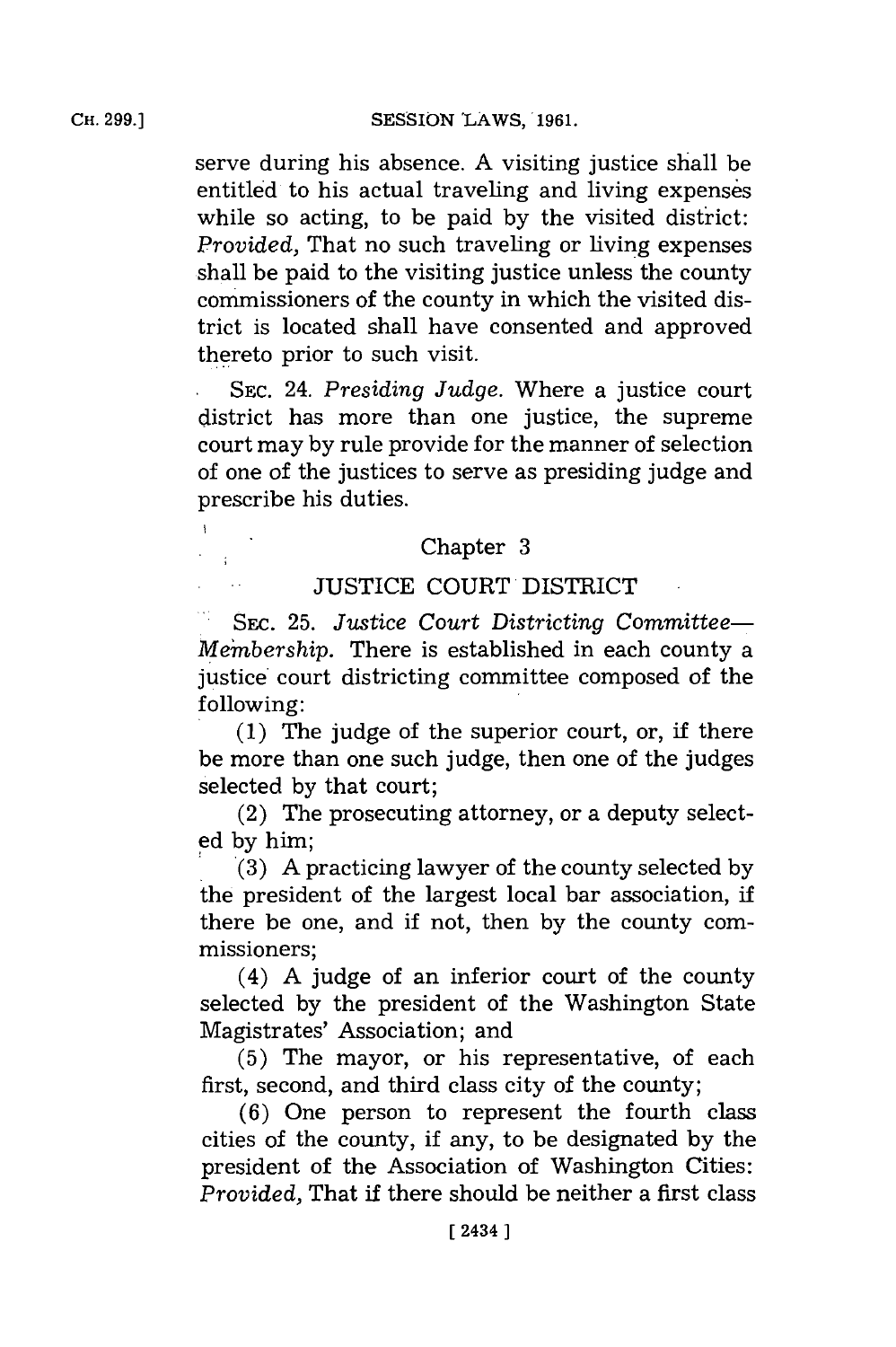nor a second class city within the county, the mayor, or his representative, of each fourth class city shall be a member;

**(7)** The chairman of the board of county commissioners; and

**(8)** The county auditor.

**SEC. 26.** *Justice Court Districting Committee-Duties.* On or before December **1, 1961,** each justice court districting committee shall meet at the call of the prosecuting attorney to prepare a plan for the districting of the county into one or more justice court districts in accordance with the provisions of this act, which plan shall include the following:

**(1)** The boundaries of each justice court district proposed to be established;

(2) The number of justices to be elected in each justice court district;

**(3)** The location of the central office, courtrooms and records of each court;

(4) The other places in the justice court district, if any, where the court shall sit;

**(5)** The number and location of justice court commissioners to be authorized, if any;

**(6)** The departments, if any, into which each justice court shall be initially organized, including municipal departments provided for in chapter **5** of this act;

**(7)** The name of each justice court district; and

**(8)** The allocation of the time and allocation of salary of each justice who will serve part time in a municipal department.

Not later than March **15, 1962,** the plan shall be transmitted to the county commissioners.

**SEC. 27.** *Justice Court Districting Plan-Adoption.* Upon receipt of the justice court districting plan, the county commissioners shall hold a public hearing, pursuant to the provisions of RCW **36.32.120 (7),** as now or hereafter amended. At the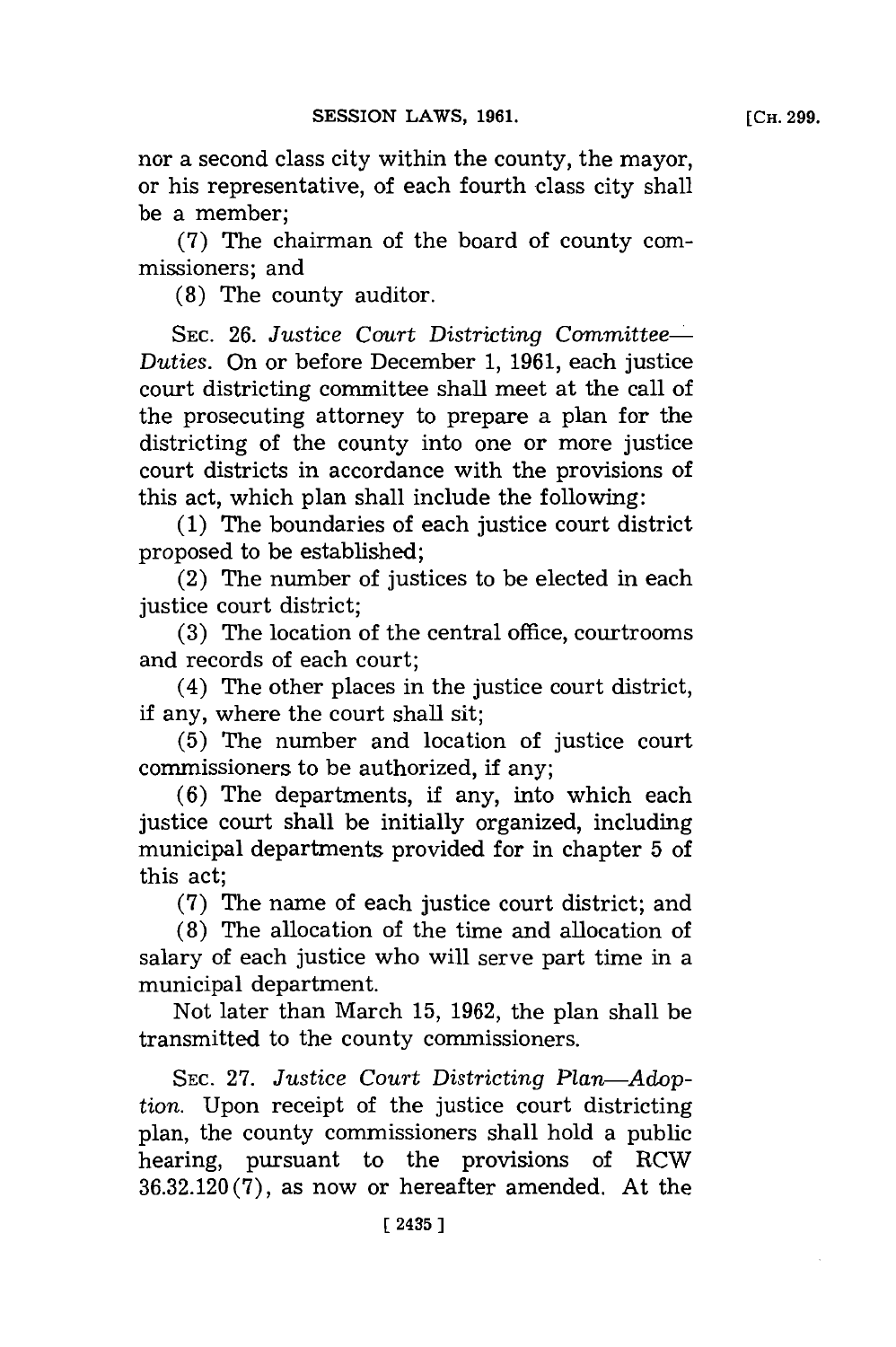hearing, anyone interested in the plan may attend and be heard as to the convenience which will be afforded to the public **by** the plan, and as to any other matters pertaining thereto. Upon the conclusion of the hearing, and not later than May **1, 1962,** the county commissioners shall adopt a justice court districting plan for the county. If the commissioners find that the. plan proposed **by** the districting committee conforms to the standards set forth in this act and is conducive to the best interests and welfare of the county, as a whole it may adopt such plan. If the commissioners find that such plan does not conform to the standards as provided in this act, they may modify, revise or amend the plan and adopt such amended or revised plan as the county's justice court districting plan.

**SEC. 28.** *Amendment.* The districting committee may meet for the purpose of amending the districting plan at any time on call of the county commissioners, the chairman of the committee or a majority of its members. Amendments to the plan shall be submitted to the county commissioners not later than March 15th of each year for adoption **by** the commissioners following the same procedure as with the original districting plan. Amendments shall be adopted not later than May 1st following submission **by** the districting committee. Any such amendment shall not be effective until the next regular general election for justice of the peace.

**SEC. 29.** *Justice Court Districts-Standards.* Justice court districts shall be established in accordance with the following standards:

**(1)** Every part of the county shall be in some justice court district.

(2) The whole county may constitute one justice court district.

**(3)** There shall not be more justice court districts than there are justices of the peace authorized for the county.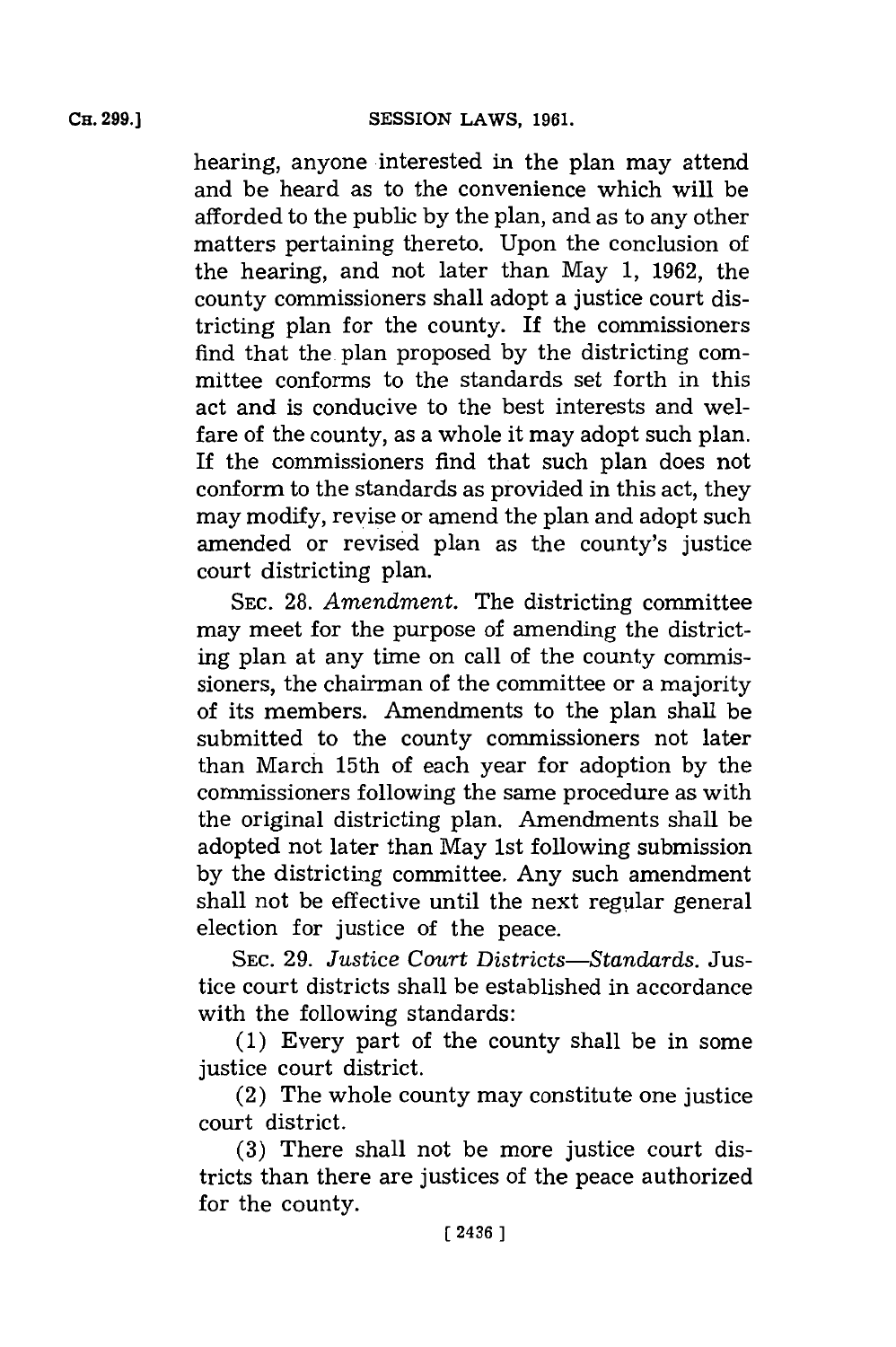(4) No justice court district boundary shall intersect the boundary of an election precinct.

**(5)** No city shall lie in more than one justice court district.

**(6)** Whenever a county is divided into more than one justice court district, each district shall be so established as best to serve the convenience of the people of such district, considering the distances which must be traveled **by** parties and witnesses in going to and from the court and any natural barriers which may obstruct such travel.

**SEC. 30.** *Joint Justice Court Districts.* Joint justice court districts may be established containing all or part of two or more counties. The county containing the largest portion of the population of such joint district shall be known as the "principal county" and each joint justice court district shall be deemed to lie within the principal county for the purpose of this act. **A** joint justice court district may be established **by** resolution of one county concurred in **by** a resolution of each other county: *Provided,* That the county commissioners of a county containing the largest portion of the population of a city may include the portions of such city lying outside the county in a joint justice court district without concurrence of the other counties.

Elections of justices in joint justice court districts shall be conducted and canvassed in the same manner as elections of superior court judges in joint judicial districts.

## Chapter 4

## **JUSTICE COURT** COMMISSIONERS

**SEC. 31.** *Justice Court Commissioners-Appointmient-Qualifications-Term of Office.* When so authorized **by** the justice court districting plan, one or more justice court commissioners may be appointed in any justice court district **by** the justices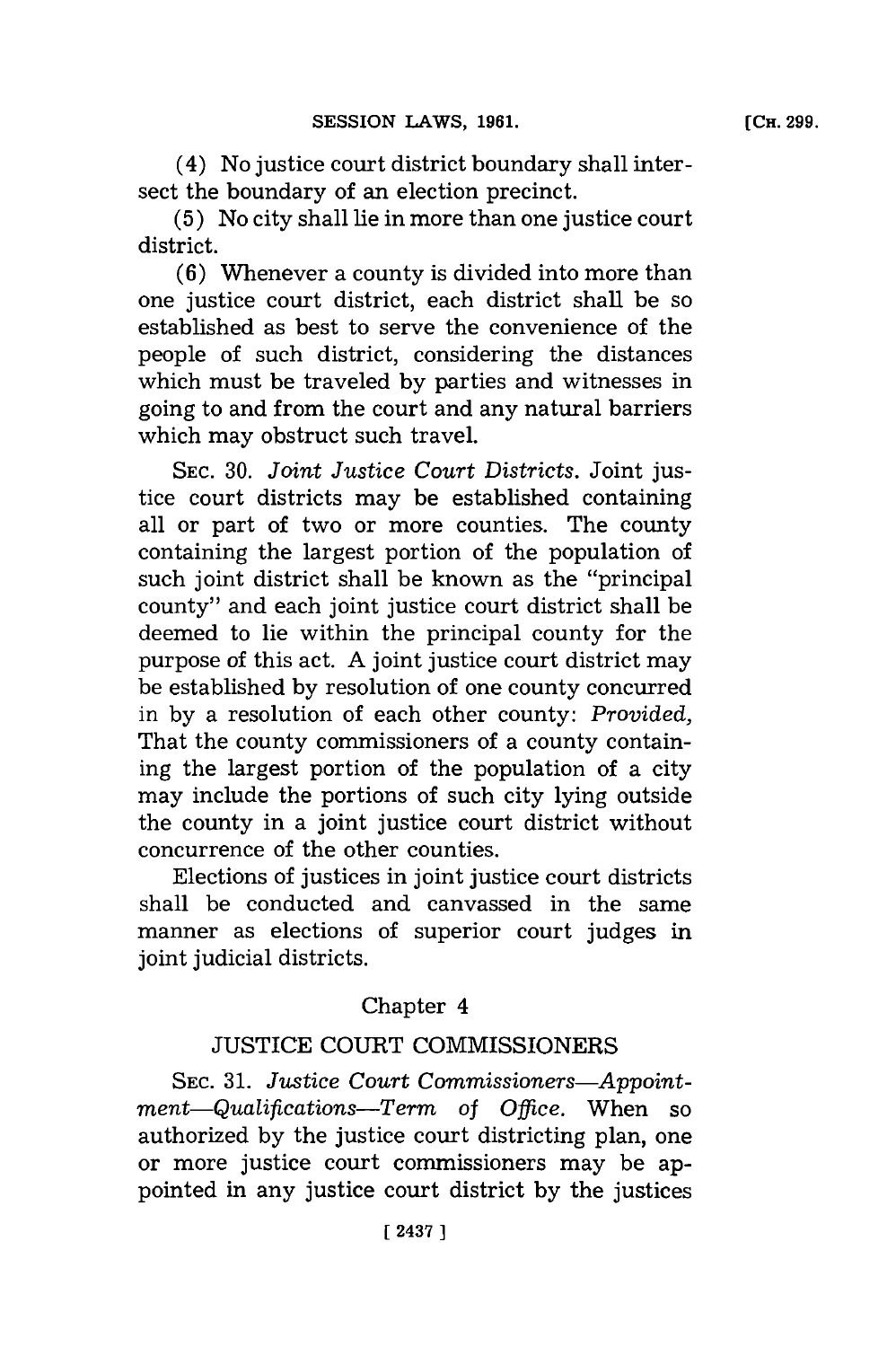of the peace of such district. Each commissioner shall be a registered voter of the county in which the justice court district or a portion thereof is located, and shall hold office during the pleasure of the justices of the peace appointing him.

**SEC. 32.** *Powers of Commissioners.* Each justice court commissioner shall have such power, authority and jurisdiction in criminal matters as the justices of the peace who appointed him possess and shall prescribe. Justice court commissioners shall not have power to hear and determine civil matters.

SEC. 33. *Transfer of Cases to Justice of the Peace.* Any party may have a case transferred from a justice court commissioner to a justice of the peace of the same district for hearing, **by** filing a motion for transfer. The commissioner shall forthwith transfer the case to such justice.

SEC. 34. *Compensation*. Justice court commissioners shall receive such compensation as the county commissioners shall provide.

## Chapter **5**

## MUNICIPAL DEPARTMENTS

**SEC. 35.** *Municipal Department Authorized.* Any city may secure the establishment of a municipal department of the justice court, to be designated "The Municipal Department of (city)." Such department may also be designated "The Municipal Court of (city) ."

SEC. 36. *Judges*. Each judge of a municipal department shall be a justice of the peace of the district in which the municipal department is situated. Such judge may be alternately designated as a municipal judge or police judge.

**SEC. 37.** *Jurisdiction.* **A** municipal department shall have exclusive jurisdiction of matters arising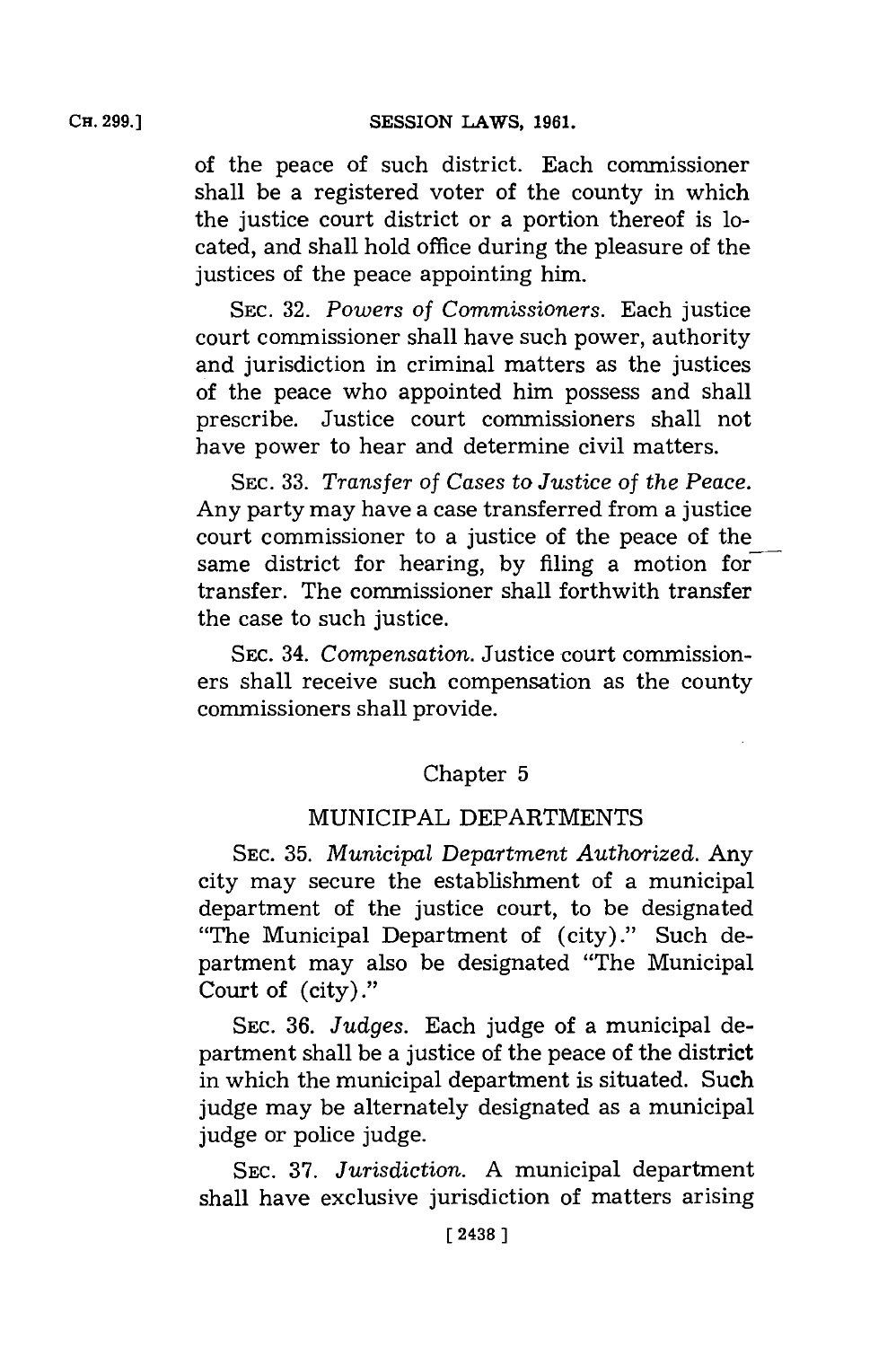from ordinances of the city, and no jurisdiction of other matters.

**SEC. 38.** *Petition.* Establishment of a municipal department shall be initiated **by** a petition from the legislative body of the city to the board of county commissioners. Such petition shall be filed with the commissioners not less than thirty days prior to February **1, 1962,** or any subsequent year, and shall set forth: (1) The number of full time and part time judges required for the municipal department; (2) The amount of time for which a part time judge will be required for the municipal department; and **(3)** Whether the full time judge or judges will be elected or appointed. In a petition filed subsequent to **1962** provision shall be made for temporary appointment of a municipal judge to **fill** each elective position until the next election for justices of the peace. The petition shall be forthwith transmitted to the districting committee. The organization of the municipal department shall be incorporated into the districting plan. The districting committee in its plan shall designate the proportion of the salary of each justice serving as a part time municipal judge to be paid **by** the city, which shall be proportionate to the time of such judge allotted to the municipal department **by** the districting plan. **A** city may withdraw its petition any time prior to adoption of the districting plan **by** the board of county commissioners, and thereupon the municipal department pursuant to this chapter shall not be established.

**SEC. 39.** *Selection* of *Full Time Judges.* Each city may select its full time municipal judge or judges **by** election, or **by** appointment in such manner as the city legislative body determines: *Provided,* That in cities having a population in excess of five hundred thousand, the municipal judges shall be elected.

**SEC.** 40. *Selection of Part Time Judge.* In justice court districts having more than one justice of the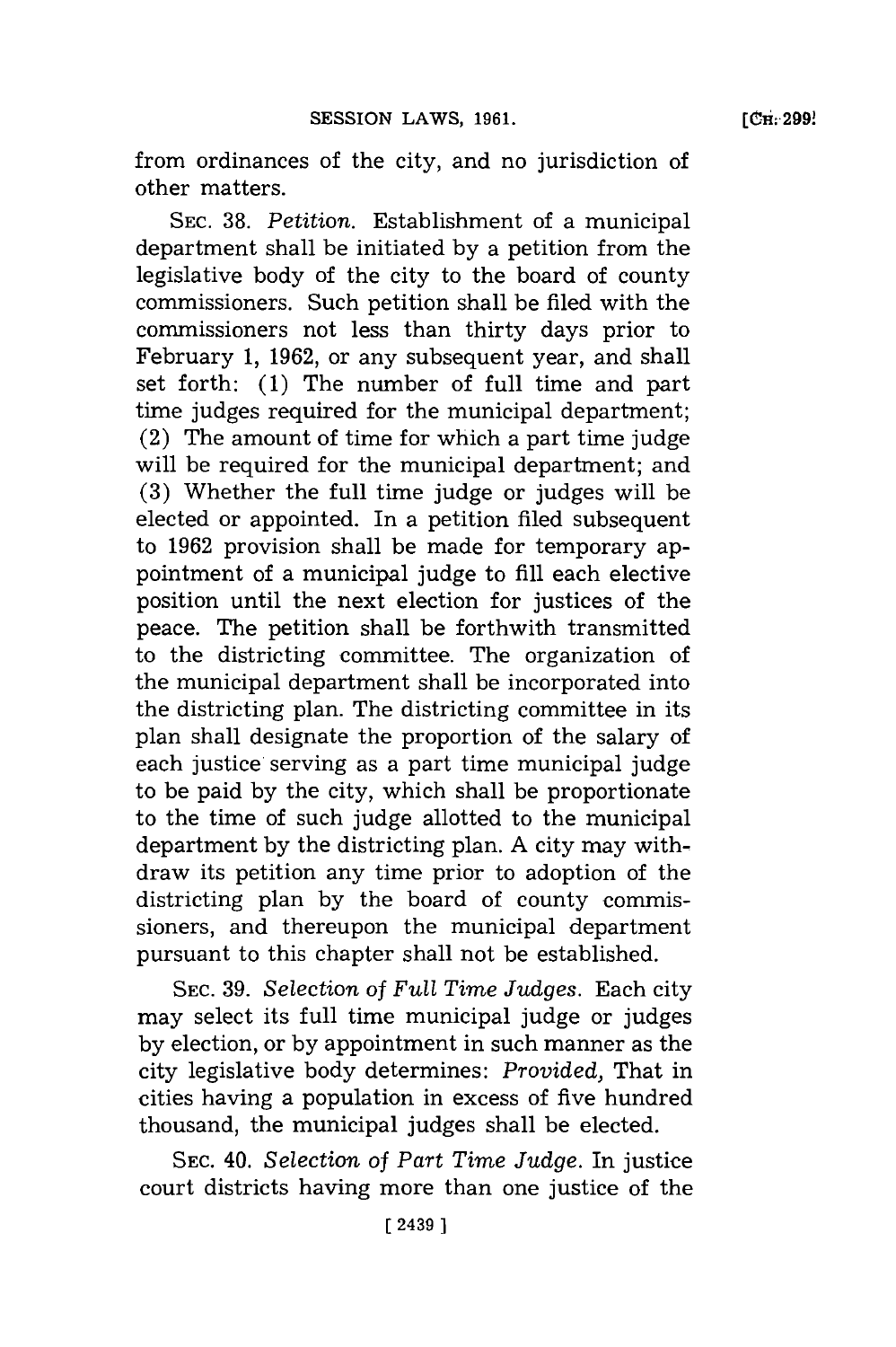peace, appointment of part time municipal judges shall be made from the justices of the peace of the district **by** the mayor in such manner as the city legislative body shall determine.

**SEC.** 41. *Election.* In each justice court district where an election is held for the position of municipal judge, the county auditor, prior to the date for filing declarations for the office of justice of the peace, shall designate the proper number of municipal judge positions, commencing with number one, and if there is more than one municipal judge in any municipal department, one or more positions may, at the request of the legislative body of the city, be further designated as municipal traffic judge positions. Only voters of the city shall vote for municipal judges.

**SEC.** 42. *Term and Removal.* **A** municipal judge shall serve in such capacity for his term as justice of the peace, and may be removed from so serving in the same manner and for the same reasons as he may be removed from the office of justice of the peace.

SEC. 43. *Salary-City Cost.* The salary of a full time municipal judge shall be paid wholly **by** the city. The salary of a justice of the peace serving a municipal department part time shall be paid joint**ly by** the county and the city in the same proportion as the time of the justice has been allocated to each.

**SEC.** 44. *Vacancy.* **A** vacancy in a position of full time municipal judge shall be filled for the unexpired term **by** appointment in such manner as the city may determine. In districts having more than one justice of the peace a vacancy in a position of part time municipal judge shall be filled for the unexpired term **by** appointment in such manner as the city shall determine from the justices of the district, including any justice appointed **by** the county commissioners to **fill** an unexpired term.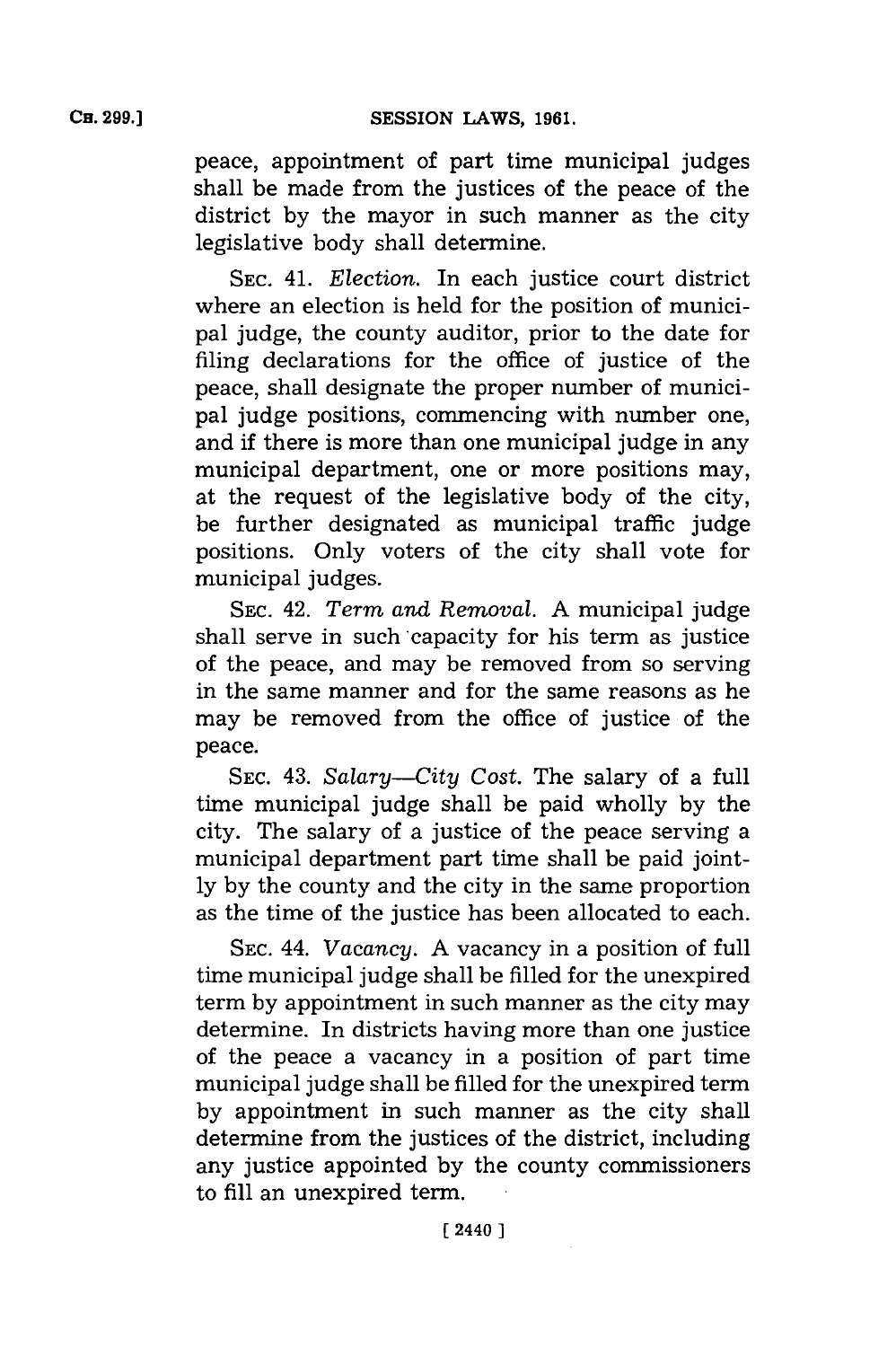**SEC.** 45. *Night Sessions.* **A** city may authorize its municipal department to hold night sessions.

SEC. 46. *Revenue.* **All** revenue received **by** a municipal department including penalties, fines, bail forfeitures, fees and costs shall be paid to the city treasurer for the use of the city.

**SEC.** 47. *Facilities.* **All** courtrooms, offices, facilities and supplies for the operation of a municipal department shall be furnished **by** the city.

SEC. 48. Personnel.  $*$  [All personnel of *a munici-* • Vetoed. *pal department shall be appointed by the city.]* **All** such personnel shall be deemed employees of the city, shall be compensated wholly **by** the city, and shall be appointed under and subject to any applicable civil service laws and regulations.

**SEC.** *49. Abolition of Municipal Department.* Any city, having established a municipal department as provided in this chapter may, **by** written notice to the board of county commissioners not less than thirty days prior to February 1st of any year require the abolition of the municipal department created pursuant to this chapter.

### Chapter **6**

## MUNICIPAL DEPARTMENTS-**ALTERNATE** PROVISION

SEC. 50. Any city or town with a population of Municipal 20,000 or less may **by** ordinance provide for an in- **Authorized.** ferior court to be known and designated as a municipal court, which shall be entitled "The Municipal Court of **............... (insert** name of city or town) **",** hereinafter designated and referred to as "municipal court", which court shall have jurisdiction and shall exercise all powers **by** this chapter declared to be vested in the municipal court, together with such other powers and jurisdiction as generally con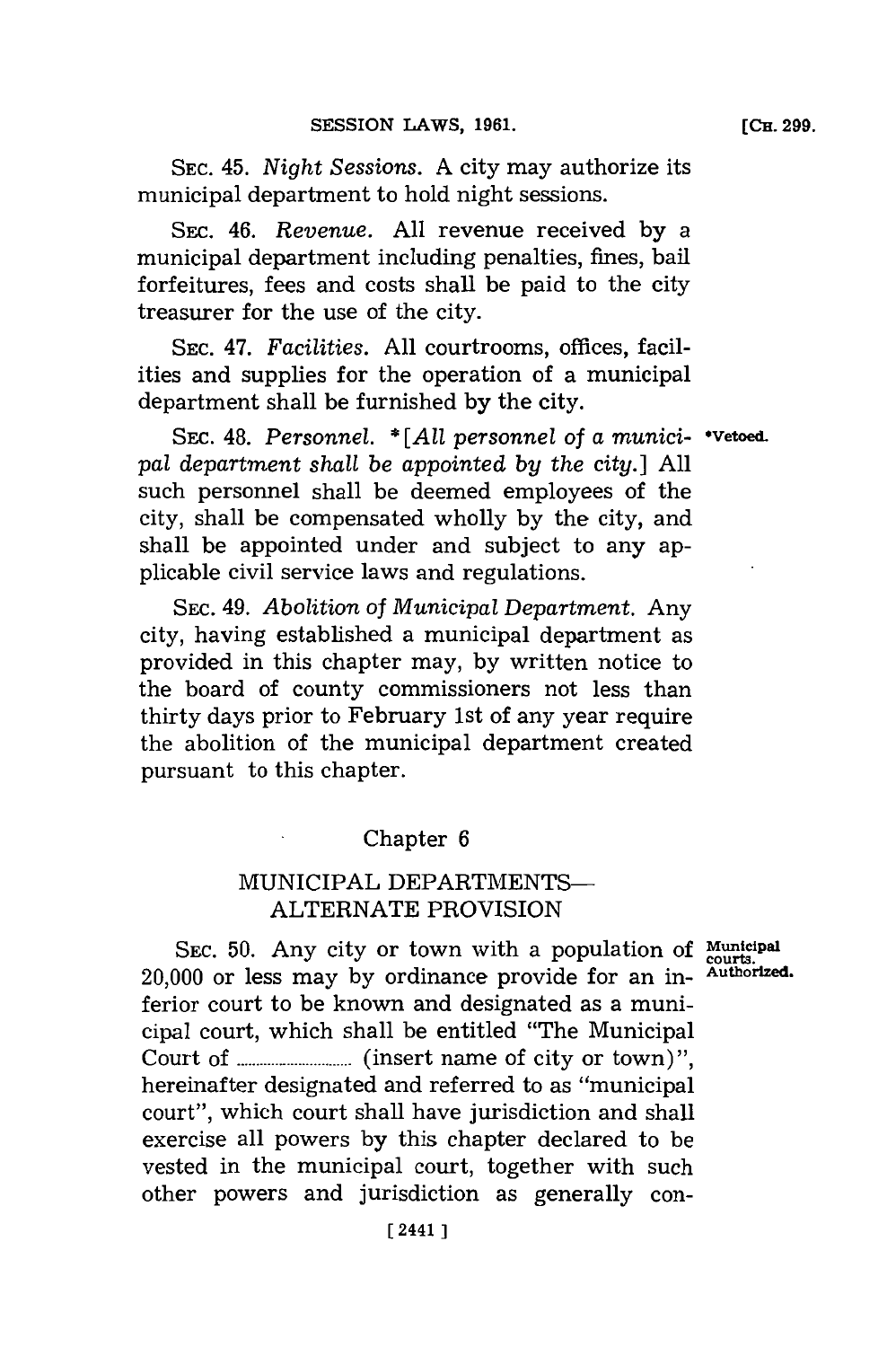CH. **99.]SESSION** LAWS, **1961.**

ferred in this state **by** either common law or **by** express statute upon said court.

Jurisdiction- **SEC. 51.** The municipal court shall have exclusive original criminal jurisdiction of all violations of city ordinances duly adopted **by** the city in which the municipal court is located and shall have original jurisdiction of all other actions brought to enforce or recover. license penalties or forfeitures declared or given **by** such ordinances or **by** state statutes. The municipal court is empowered to forfeit cash bail or bail bonds and issue execution thereon; to hear and determine all causes, civil or criminal, arising under such ordinances and to pronounce judgment in accordance therewith.

Violations SEC. 52. Every city or town may establish and bureau-<br>*Functions.* contract under the queenwising of the municipal count operate under the supervision of the municipal court a violations bureau to assist the court in processing traffic. cases. Each municipal court shall designate the. specific traffic offenses under the city or town ordinance which may be processed **by** the violations bureau. **A** violations bureau may be authorized to receive the posting of bail for specified offenses and, to the extent authorized **by** court order, permitted to accept forfeiture of bail. Any violations bureau, upon accepting the prescribed bail, shall issue a receipt therefor to the alleged violator, acknowledging the posting thereof and informing the accused of the legal consequences of bail forfeiture. Any person charged with any traffic offense within the authority of the violations bureau may, upon signing a written appearance, a written plea of guilty and a written waiver of trial, pay to the violations bureau the fine established for the offense charged and costs and this shall have the same effect as a court conviction. **All** penalties and forfeitures paid to a violations bureau for the violation of municipal ordinance shall be placed in the city or town general fund or such other fund as may be prescribed **by** ordinance of the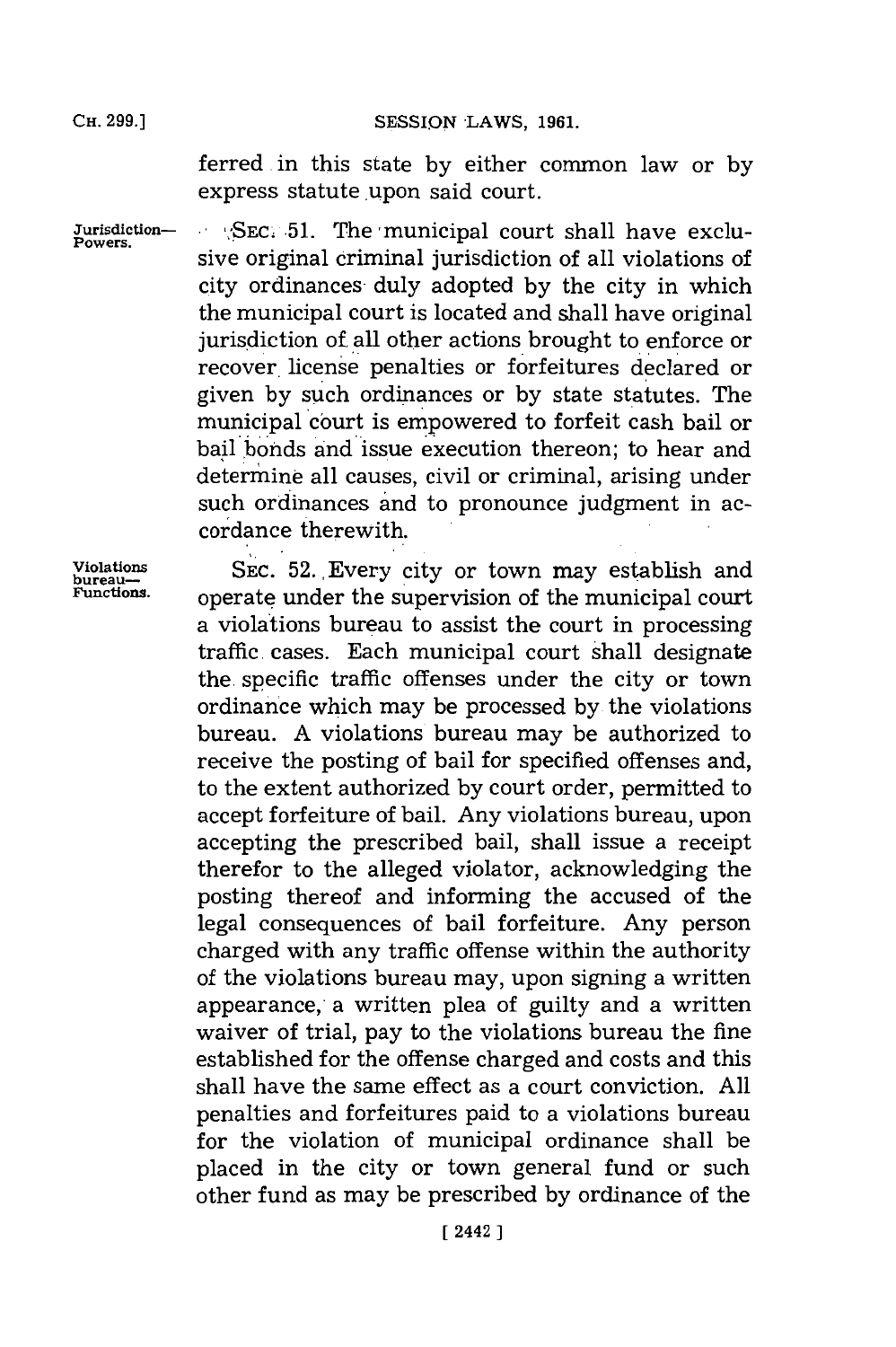city or town or laws of the state of Washington. Any employees of an existing violations bureau of any city shall continue as a city employee.

SEC. 53. Within thirty days after the effective Judges date of the ordinance, the mayor of each city or town of the appointment shall, with the approval of the legislative body thereof, appoint a municipal judge or judges of the municipal court for a term of four years, commencing January **15, 1962.** Succeeding appointments shall be made in like manner **by** the fifteenth day of December preceding the end of every four year term.

The person appointed as municipal judge shall be a citizen of the United States of America and of the state of Washington; and an attorney duly admitted to practice law before the courts of record of the state of Washington and practicing law in the municipality or residing in the municipality where the department is located: *Provided,* That in a municipality having a population less than five thousand persons, a person other than an attorney may be the judge. Any city or town shall have authority to appoint a duly elected justice of the peace as its municipal judge when the municipal judge is not required to serve full time. In the event of the appointment of a justice of the peace, the city or town shall pay a pro rata share of his salary.

**SEC.** 54. The legislative authority of each city or **Judges**town may, by ordinance, provide that the position of  $\frac{L_{\text{Coulified}}}{\text{tons}-\text{Terms}}}$ municipal judge within the city or town shall be an elective position. The ordinance shall provide for the qualifications of the municipal judge which shall be the same as the qualifications necessary for the appointment thereof; and further, shall provide that the municipal judge shall be elected in the same manner as other elective city officials are elected to office, and that the term of the municipal judge shall be concurrent with other city officials of the city or town.

**Election of**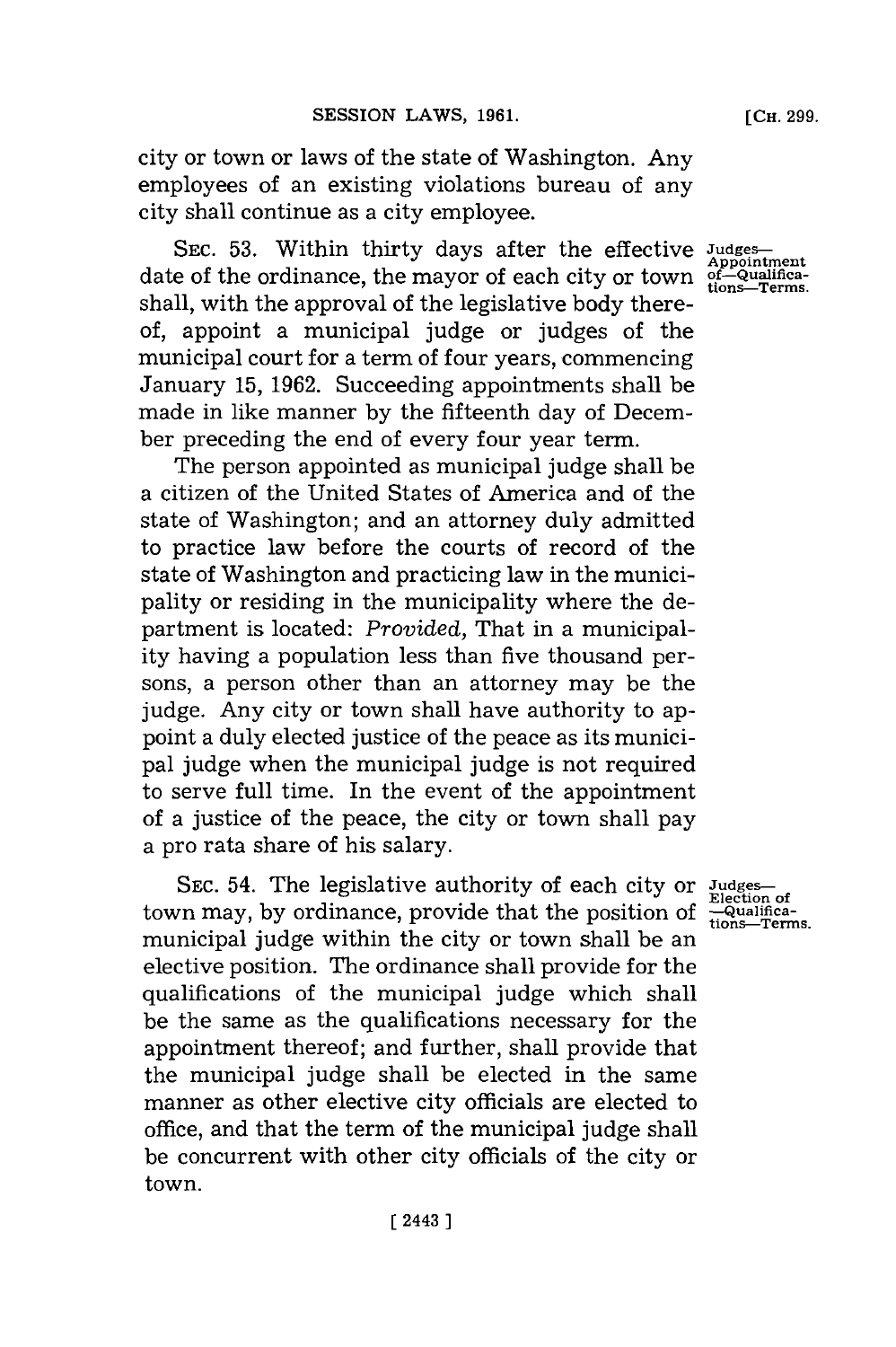#### **SESSION LAWS, 1961.**

**CH. 299.]**

**Termination of court.**

**Establishment of court after Jan. 2, 1966.**

**Additional full or part time judges. appointmen.**

**Judge pro tern Appointment, qualifications. compensation.**

**Disposition of fees, etc., collected by court.**

**SEC. 55. A** city or town electing to establish a municipal court pursuant to this chapter may terminate such court **by** ordinance adopted on or before January 2, **1966** or not more than ten days before January 2nd of any fourth year thereafter. On and after January 2, **1966,** a city or town electing to establish a municipal court pursuant to this chapter shall do so **by** resolution adopted not more than ten days before January 2, **1966** or any fourth year thereafter.

**SEC. 56.** Additional full or part time judges may be appointed **by** the mayor, subject to the approval of the legislative body of the city or town in the same manner as set forth in section **53,** when public interest and the administration of justice makes necessary the appointment of an additional judge or judges.

**Salaries of SEC. 57.** The salary of the municipal court judge **judges, court costs, source,** or judges, together with all costs of operating the municipal court, shall be paid wholly out of the funds of the city or town and the compensation of the municipal court judge and all employees of the municipal court shall, for all purposes, be deemed employees of the city or town.

> **SEC. 58.** The mayor shall, in writing, appoint judges pro tem who shall act in the absense or disability of the regular judge of a municipal court. The judges pro tem shall be qualified to hold the position of judge of the municipal court as provided herein. The municipal court judges pro tem shall receive such compensation as shall be fixed **by** the ordinances of the legislative body of the city or town wherein the municipal court is located.

> **SEC. 59. All** fees, costs, fines, forfeitures and other moneys imposed or collected **by** any municipal court for the violation of any municipal or town ordinances, together with any other revenues received **by** the court, shall be deposited with the city or town treas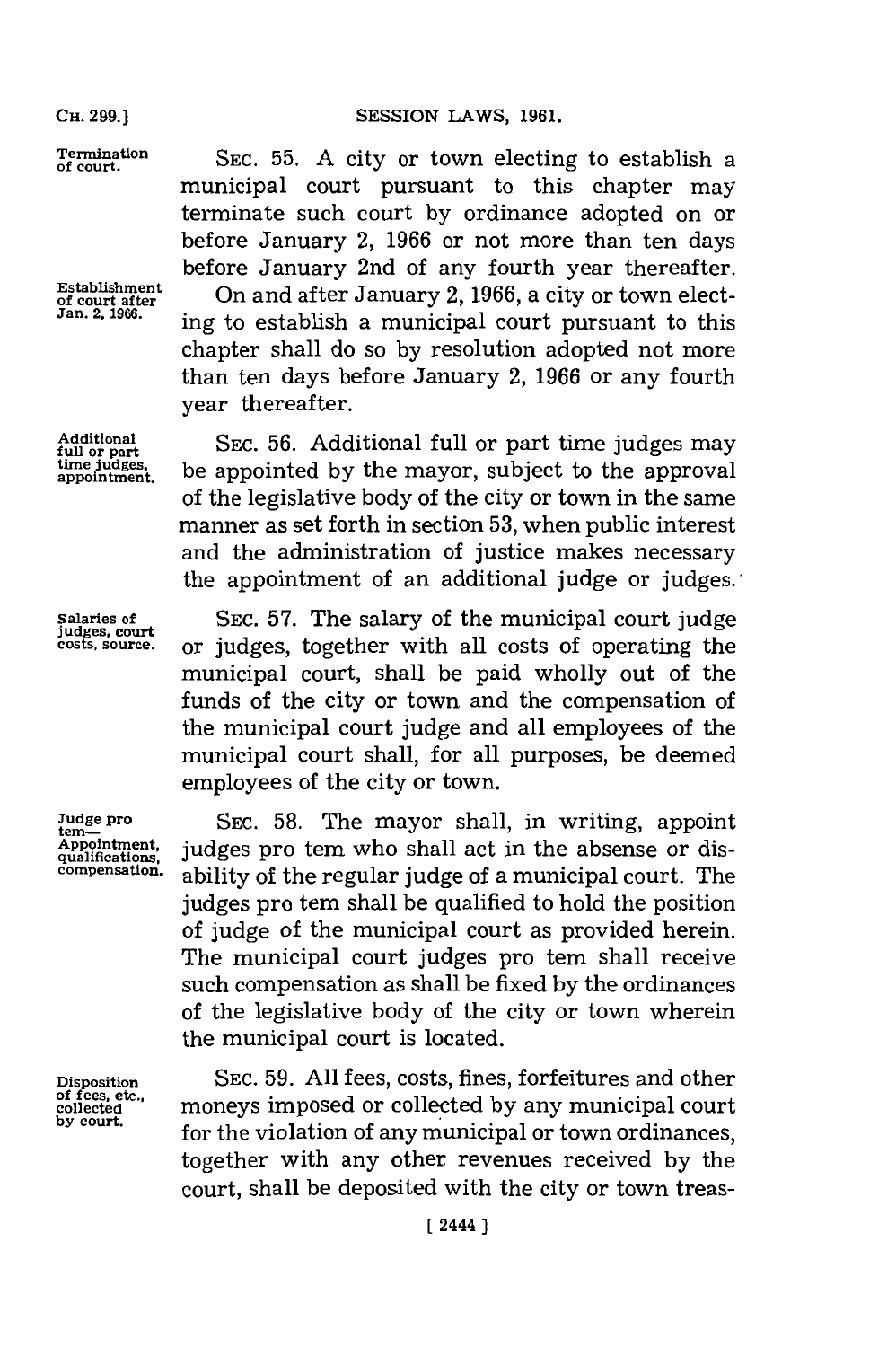urer as a part of the general fund of the city or town, or deposited in such other fund of the city or town, or deposited in such other funds as may be designated **by** the laws of the state of Washington.

SEC. 60. The municipal court shall be open and **Court open**. shall hold such regular and special sessions as may be prescribed **by** the legislative body of the city or town: *Provided,* That such municipal court shall not be open on nonjudicial days.

**SEC. 61.** Each criminal prosecution in a municipal **Criminal prosecution** court shall be instituted by a complaint. The complaint shall contain and shall be sufficient if it contains a plain, concise and definite statement of the essential facts constituting the specific offense or offenses with which the defendant is charged.

SEC. 62. The complaint shall be sworn to before **Complaint** the municipal court judge and shall be filed by him filed. when, from his examination of the complainant and other witnesses, if any, he has reasonable grounds to believe that an offense of which he has jurisdiction has been committed and that the defendant committed it. No objection to a complaint on grounds that it was not signed or sworn to as herein required may be made after a plea to the merits has been entered.

SEC. 63. No oath shall be required when the **When** no oat complaint is made **by** a county or municipal prose- **required.** cutor or city attorney and if it contains or be verified **by** a written declaration that it is made under the penalties of perjury.

Any other person who wilfully certifies falsely Swearing to any matter set forth in any such complaint shall **gross** be guilty of a gross misdemeanor.

SEC. 64. The court may permit a complaint to Complaint be amended at any time before judgment if no addi- **when.** tional or different offense is charged, and if substantial rights of the defendant are not thereby prejudiced.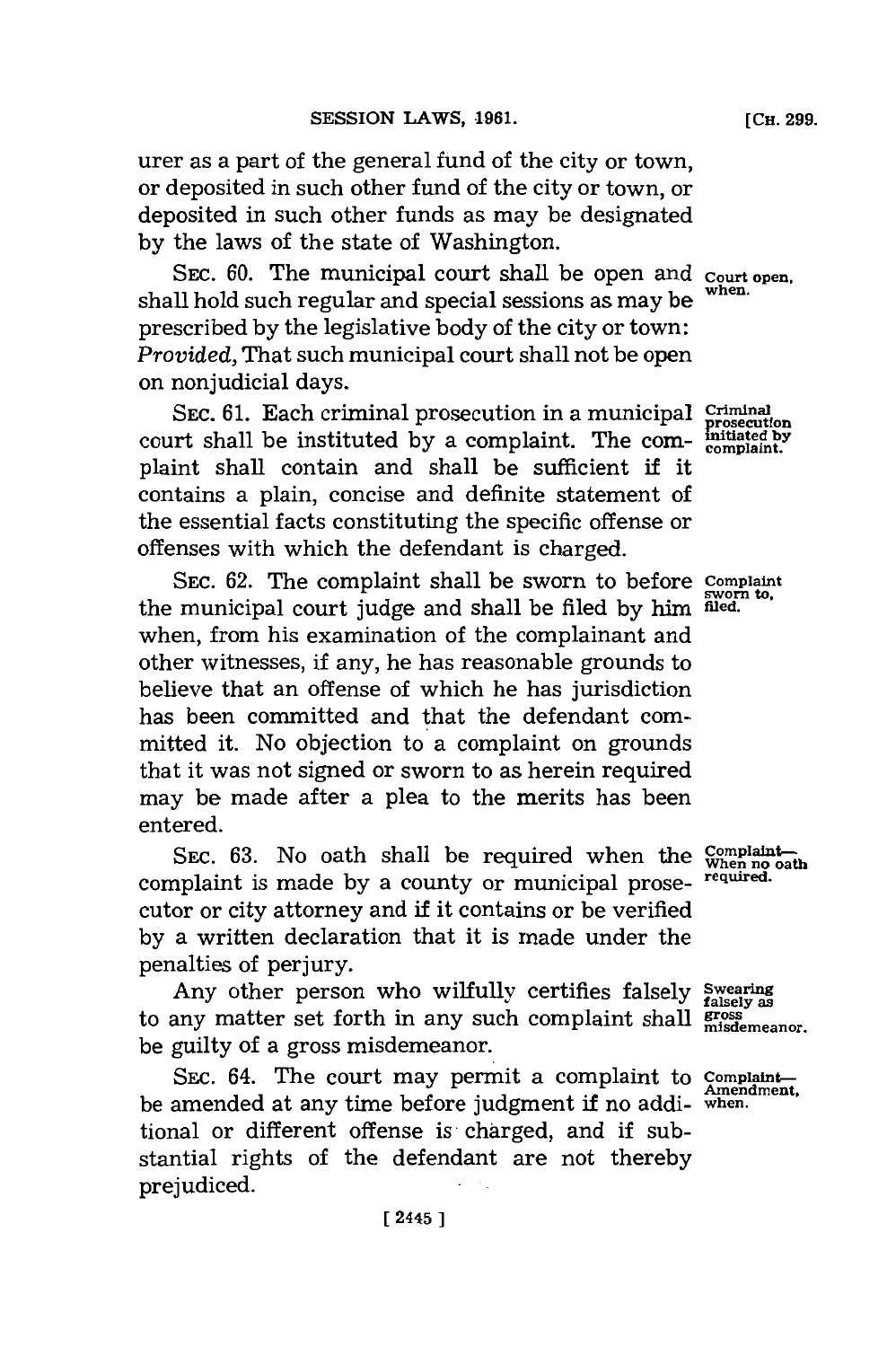warrant— SEC, 65. If, from the examination of the com Issuance, but when the examination of the com-<br>when. **plainant and other witnesses, if any, the court** has reasonable ground to believe that an offense has been committed and that the defendant has committed it, a warrant shall issue for the arrest of the defendant.

**Warrant-**

**Contents. SEC. 66.** The warrant shall be in writing and in the name of the state, shall be signed **by** the municipal court judge with the title of his office, and shall state the date when issued and the municipality where issued. It shall specify the name of the defendant or, if his name is unknown, any name or description **by** which he can be identified with reasonable certainty. It shall describe the offense charged against the defendant. It shall command that the defendant be arrested and brought before the court at a stated place, without unnecessary delay, unless he deposits bail as stated in the warrant and is released for appearance in court on a date certain stated therein.

Warrant-<br>Execution of. SEC. 67. The warrant shall be directed to all peace officers in the state and shall be executed only **by** a peace officer. It shall be executed **by** the arrest of the defendant and may be executed in any county or municipality of the state **by** any peace officer in the state. The officer need not have the warrant in his possession at the time of arrest, but in that case he shall then inform the defendant of the offense charged and of the fact that a warrant has been issued; and, upon request, shall show the warrant to the defendant as soon as possible.

Warrant-**Return of** SEC. 68. The officer executing a warrant shall **execution of. forthwith make return thereof** to the court issuing it. Any unexecuted warrants shall be returned to the municipal court **by** whom issued and may be cancelled **by** him. While a complaint is pending, a warrant returned unexecuted and not canceled, or a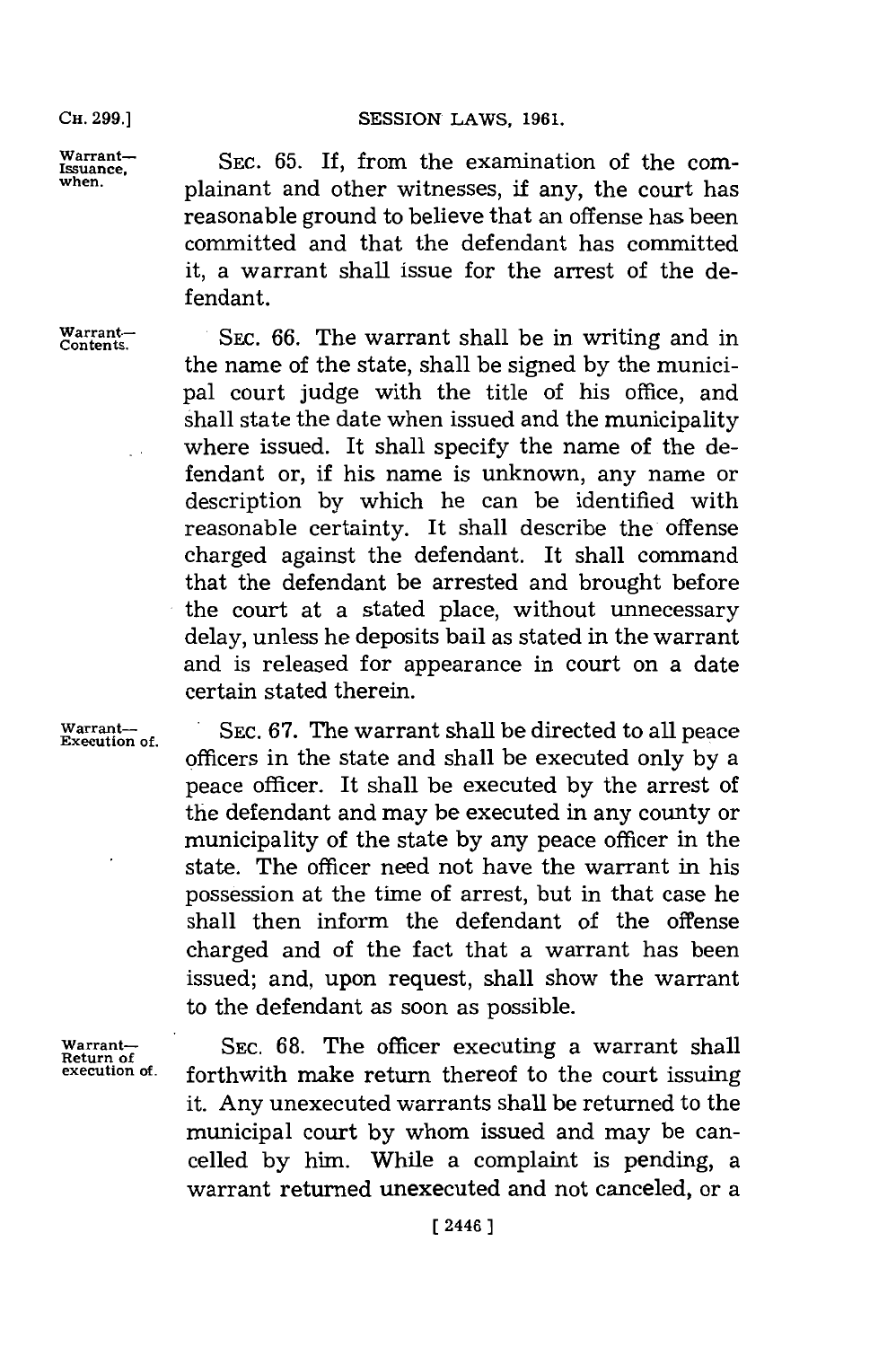duplicate thereof, may be delivered **by** the municipal court to a peace officer for execution or service.

SEC. 69. An officer making an arrest under a war- Taking rant shall take the arrested person without unnecessary delay and, in any event, within twentyfour hours, exclusive of nonjudicial days, before the municipal court or admit him to bail as commanded in the-warrant. Any person making an arrest without a warrant shall take the arrested person without, unnecessary delay and, in any event within fortyeight hours, exclusive of nonjudicial days, before the municipal court in the municipality in which the arrest is made. When a person is arrested without. a warrant and brought before the municipal court, **A** complaint shall be filed forthwith.

SEC. 70. Judges of the municipal court may ac- Bail. cept money as bail for' the appearance of persons charged with bailable offenses. The amount of bail or recognizance in each case shall be determined **by** the court in its discretion and may, from time to time, **be** increased or decreased as circumstances may **justify.**

SEC. 71. A person required or permitted to give Bail bondsbail may execute a bond conditioned upon his ap- bail. pearance at all stages of the proceedings until final determination of the cause, unless otherwise ordered **by** the court. One or more sureties may be required; cash may be accepted; and, in proper cases, **no\*** security need be required. Bail given on appeal. shall be deposited with the clerk of the court from which the appeal is taken.

SEC. **72.** Every surety, except an approved corporate surety, shall justify **by** affidavit and shall describe in the affidavit the property which he proposes to justify and the encumbrances thereon; the numbered amount of bonds and undertakings for bail entered into **by** him and remaining undischarged and

**Bail bonds-Surety affidavits-Approval of bonds.**

**arrested court.**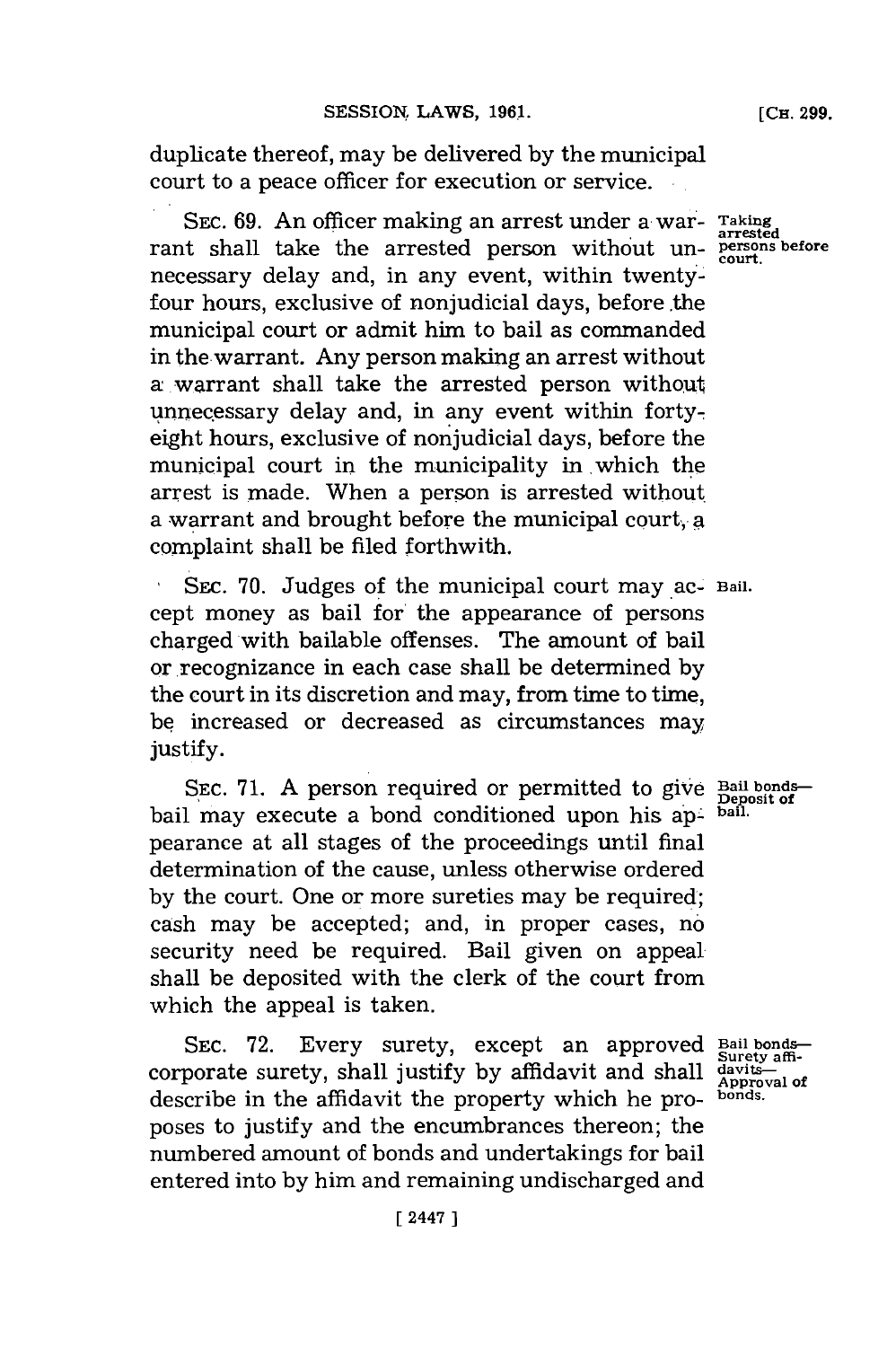#### SESSION LAWS, 1961.

all of his other liabilities: *Provided,* That persons engaged in the bail bond business shall justify annually. No bond shall be approved unless the surety thereon shall be financially responsible. The municipal court judge shall approve all bonds.

Arraignment. SEC. 73. When a person arrested either under a warrant or without a warrant is brought before the court, he shall then be informed of the charge against him, advised of his constitutional rights and he shall be arraigned then or within a reasonable time set **by** the court. The arraignment shall be conducted in open court and shall consist of stating to him the substance of the charge and calling on him to plead thereto. The 'defendant shall be given a copy of the complaint if he requests the same. Defendants who are jointly charged may be arraigned separately or together in the discretion of the court.

**Pleas. SEC.'** 74. The defendant may plead guilty; not guilty, and a former conviction or acquittal of the offense charged, which may be pleaded with or without a plea of not guilty. The court may refuse to accept a plea of guilty, and shall not accept a plea without first determining that the plea is made voluntarily with understanding of the nature of the charge. If a defendant refuses to plead, or if the court refuses to accept a plea of guilty, the court shall enter a plea of not guilty. The court may strike out a plea of guilty and enter a plea of not guilty, if it deems such action necessary in the interest of justice.

Continuances. SEC. 75. The municipal court may, in its discretion grant continuances for good cause shown. If a continuance is granted, the cost thereof shall abide the event of the prosecution in all cases. If a continuance is granted, the court may recognize the defendant and the witnesses to appear from time to time, in the same manner as is provided in other criminal examinations.

**[ 24481**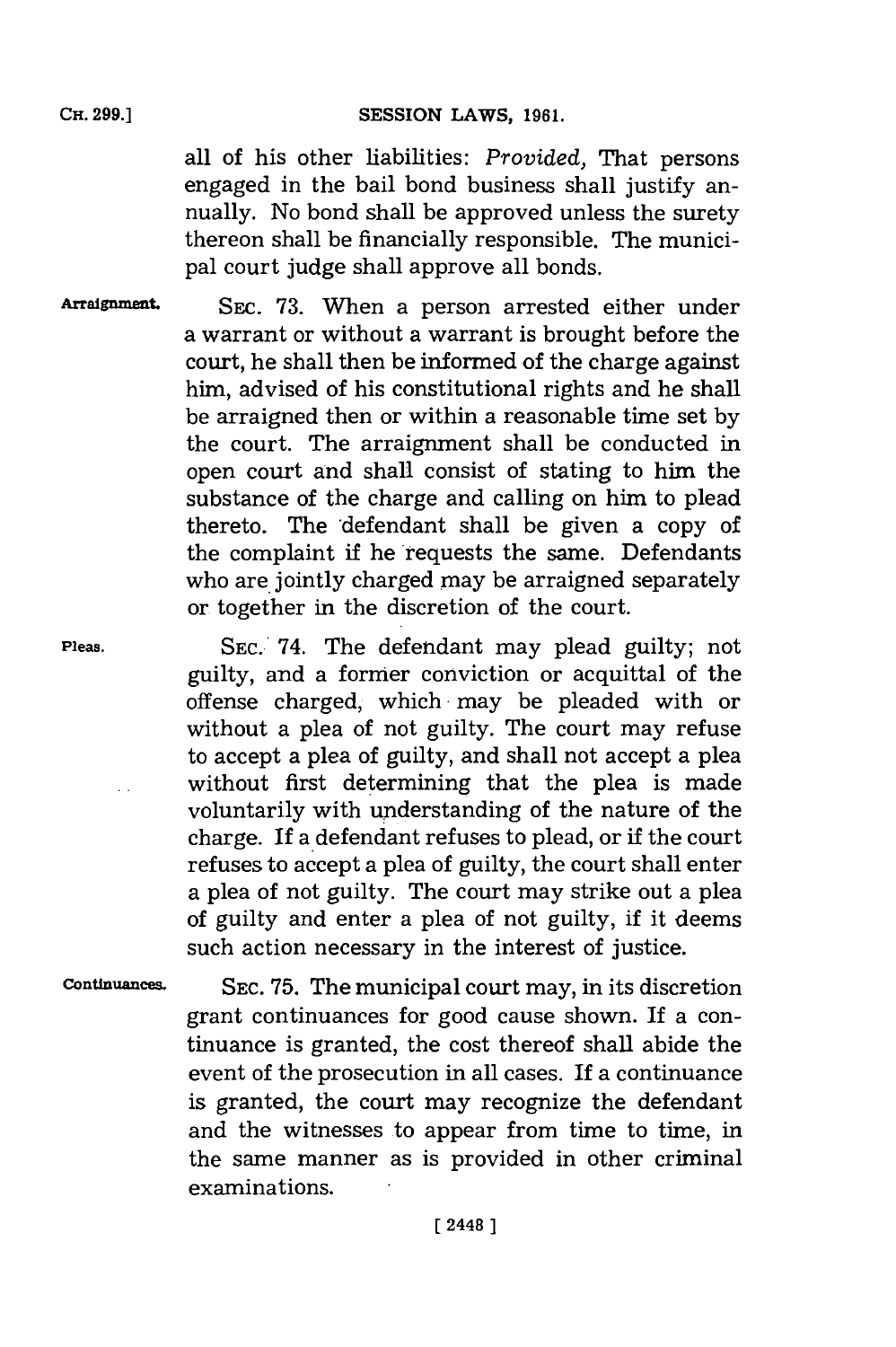SEC. 76. If the complaint is for a crime within the **Pleas to** crimesjurisdiction of the court, and the defendant pleads **Court** guilty, the court shall sentence him upon a proper showing of a prima facie case against him.

**If** the defendant pleads not guilty or pleads a former conviction or acquittal of the offense charged, the court shall hear and determine the cause, and either acquit or convict and punish.

SEC. 77. In all trials for offenses in municipal *criminal* cases. Right to court, a jury trial shall be allowed only in offenses 'u% **go** involving the revocation or suspension of a driver's **venue-No** license or other gross misdemeanor. No change of **prejudice.** venue shall be taken from the municipal court, and the defendant shall not be entitled to file an affidavit of prejudice against any judge of the municipal court.

SEC. 78. Sentence shall be imposed by the court Sentence without unreasonable delay. Pending sentence, the court may commit the defendant or may allow the defendant to post bail anew.

**SEC. 79.** In all cases of conviction, unless other- **Sentence to pay fine** wise provided in this act, where a jail sentence is <sup>and costs</sup> given to the defendant, execution shall issue accordingly and where the judgement of the court is that the defendant pay a fine and costs, he may be committed to jail to be placed at hard labor until the judgment is paid in full, but the defendant shall not be imprisoned for a longer aggregate time than one day for each six dollars of fine and costs.

**A** defendant who has been committed shall be discharged upon the payment for such part of the fine and costs as remains unpaid after deducting from the whole amount any previous payment, and six dollars for every day he has been imprisoned upon commitment.

SEC. 80. If a corporation is convicted of any Enforcial offense, the court may give judgment thereon and **agais.** may cause the judgment to be enforced in the same manner as a judgment in a civil action.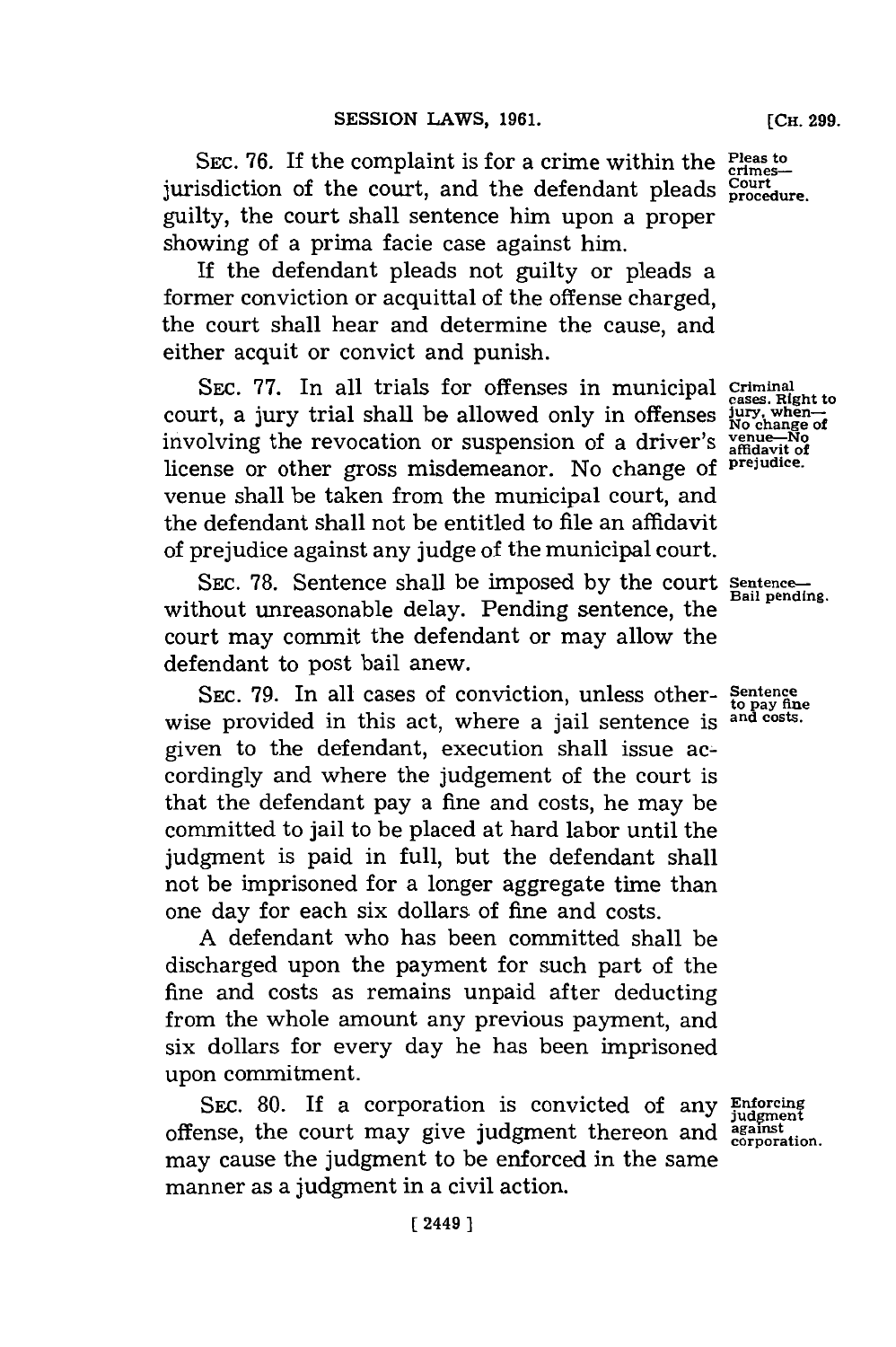or suspension<br>of execution<br>of sentence.

**Probation. SEC. 81.** After a conviction, the court may defer sentencing the defendant and place him on probation and prescribe the conditions thereof, but in no case shall it extend for more than one year from the date of conviction. During the time of the deferral, the court may, for good cause shown, permit a defendant to withdraw his plea of guilty, permit him to enter a plea of not guilty, and dismiss the charges against him.

Continued SEC. 82. For a period not to exceed one year after after **imposition** of sentence, the court shall have continuing jurisdiction and authority to suspend the execution of all or any part of its sentence upon stated terms, including installment payment of fines.

**Revocation** SEc. 83.'Deferral of sentence and suspension of execution of sentence may be revoked if the defendant violates or fails to carry out any of the conditions of the deferral or suspension. Upon the revocation of the deferral or suspension, the court shall impose the sentence previously suspended or any unexecuted portion thereof. In no case shall the court impose a sentence greater than the original sentence, with credit given for time served and money paid on fine and costs.

Clerical SEC. 84. Clerical mistakes in judgments, orders  $\frac{may be}{corrected}$  or other parts of the record, and errors in the record arising from oversight or omission may be corrected **by** the court at any time and after such notice, if any, as the court may order.

> **If** an appeal has been taken, such mistakes may be so corrected until the record has been filed in the appellate court and thereafter, while the appeal is pending, may be so corrected with leave of the appellate court.

**Presence in** SEC. 85. The defendant shall be present in person court of  $\frac{1}{n}$  or by counsel at the arraignment and shall be present **defended** by counsel at the arraignment and shall be present at every later stage of the trial. **A** corporation may appear **by** counsel for all purposes.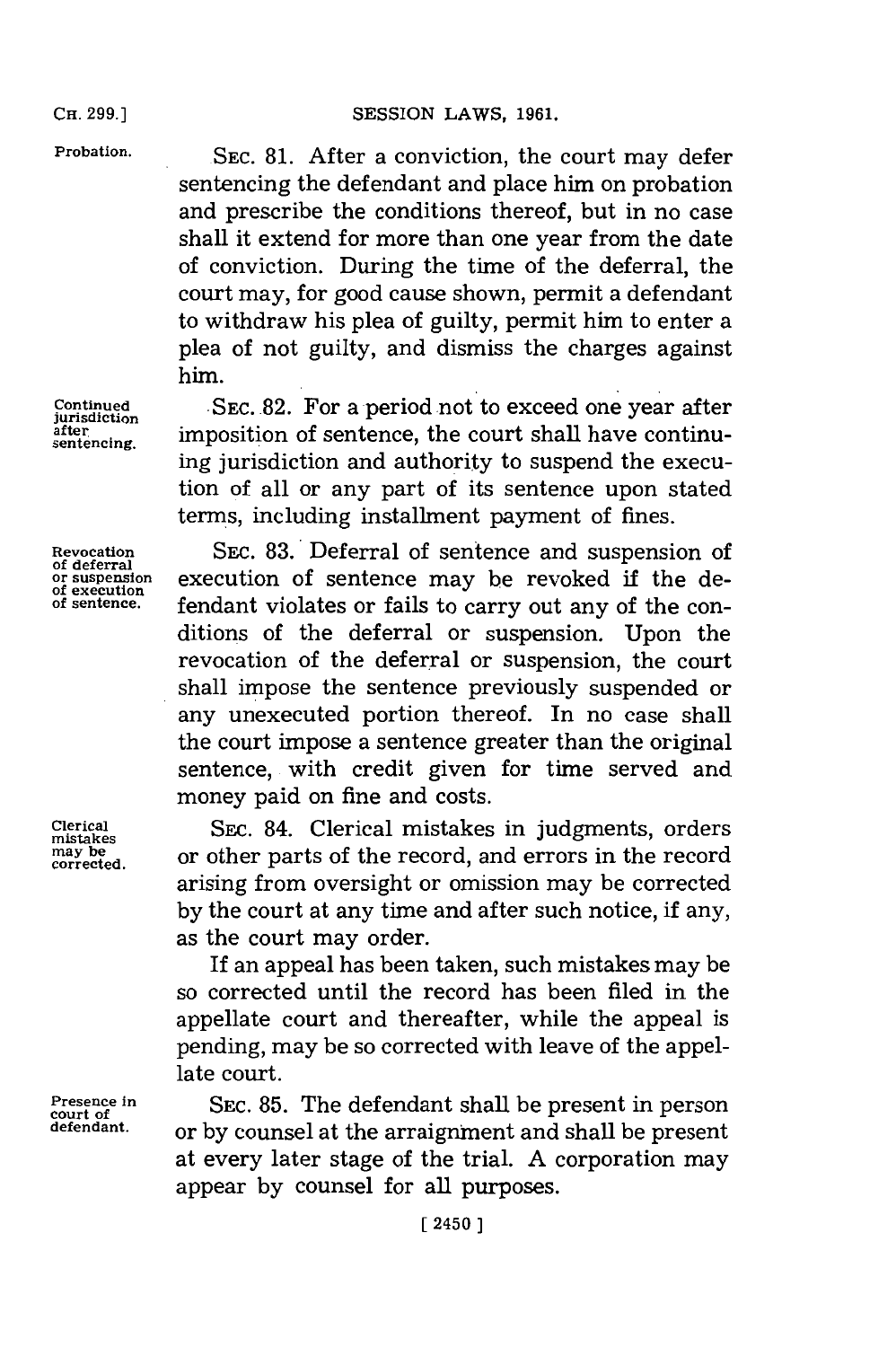**[CH. 299.**

SEC. 86. All criminal proceedings before the **Appeal**municipal court, and judgments rendered therein, review. shall be subject to review in superior court of the county wherein the municipal court is located **by** appeal as provided in section **87,** or **by** a writ of review.

The writ of review shall be sought **by** the city only in those instances wherein the municipal court dismisses an action solely for reasons of law, and shall not be available after a trial on the merits. The procedure thereby used in seeking a writ of review shall be subsequently the same as that provided for in appeal.

SEC. 87. The appeal shall be to the superior court **Appeal**—e of the county in which the municipal court is located. The appeal shall be taken **by** serving a copy of a written notice of appeal upon the attorney for the plaintiff and filing the original thereof with an acknowledgment of service or affidavit of service with the municipal court within ten days after entry of judgment.

After notice of appeal is given, as herein required, the appellant shall diligently prosecute his appeal and, within thirty days from the date of entry of judgment, the municipal judge or his clerk shall file with the clerk of the superior court a transcript duly certified **by** the municipal court judge and furnished **by** the municipal court free of charge containing a copy of all written pleadings and docket entries of the police court. The municipal court judge shall notify the defendant or his attorney of such filing.

Within ten days after notice is given that the transcript is filed, the appellant shall note the case for trial. The case shall be set for trial at the earliest open date thereafter and the clerk of the superior court shall, in writing, notify the respondent's counsel of the date thereof.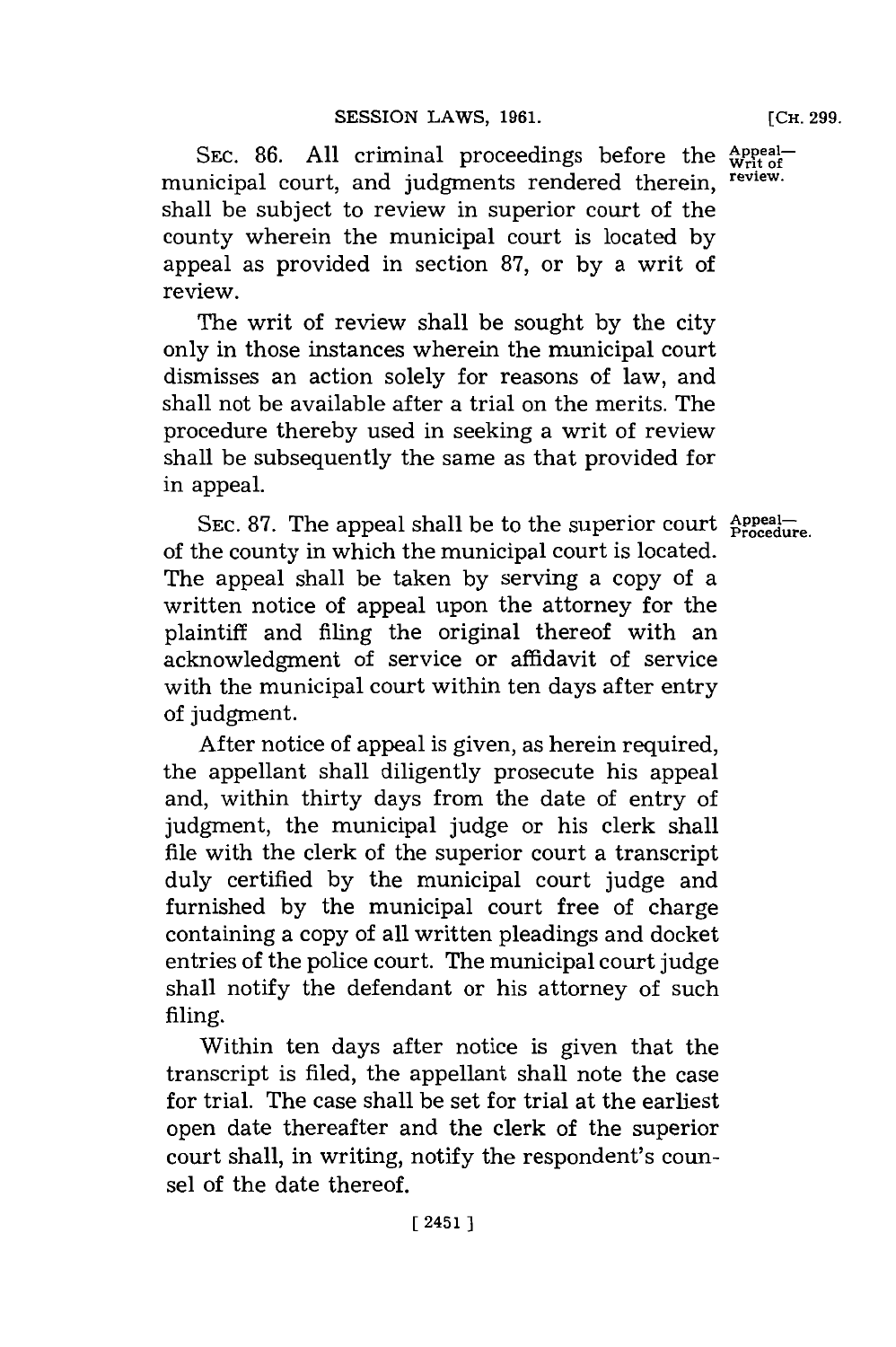#### **SESSION LAWS, 1961.**

**CH. 299.]**

or verdict<br>of not guilty<br>—Procedure.

Appeal—<br>Dismissal— SEC. 88. If the appellant fails to proceed with the<br>Voluntary appeal within the time and manner provided in **Vosmitary** a ppeal within the time and manner provided in in section 87, then the superior court shall, upon motion of the respondent, dismiss the appeal if the transcript has been there filed. Upon dismissal of the appeal for failure of the appellant to proceed diligently with the appeal and as herein required, or for any other cause, the judgment of the lower court shall be enforced **by** the municipal judge. If, at the time of the dismissal, cash deposit or appeal bond as hereinafter required has been furnished and is in the custody of the superior court, the same shall be returned to the lower court after any deduction therefrom for costs allowed **by** law. Upon voluntary dismissal **by** the city or verdict of not guilty cash bail shall be returned to the party posting the same. The municipal court shall have power to forfeit the cash bail or appeal bond and issue execution thereon for breach of any condition under which it is furnished.

Appeal— SEC. 89. The appellant shall be committed to the **Bond—**<br>Transfer<br>**Transference** city jail until he shall recognize or give bond to the city in such reasonable sum with such sureties as said municipal court may require that he will diligently prosecute the appeal and that he will within ten days after he has received notice from said municipal court judge or his clerk that the judgment in the lower or municipal court has been filed with the clerk of the superior court, together with the transcript duly certified **by** the lower court judge containing a copy of all records and proceedings in the lower court; that he will cause the case to be set for trial at the earliest open date; that he will appear at the court appealed to and comply with any sentence of the superior court and will, if the appeal is dismissed for any reason, comply with the sentence of the lower court.

> Whenever the transcript if filed in the superior court and any cash bail or bail bond has been filed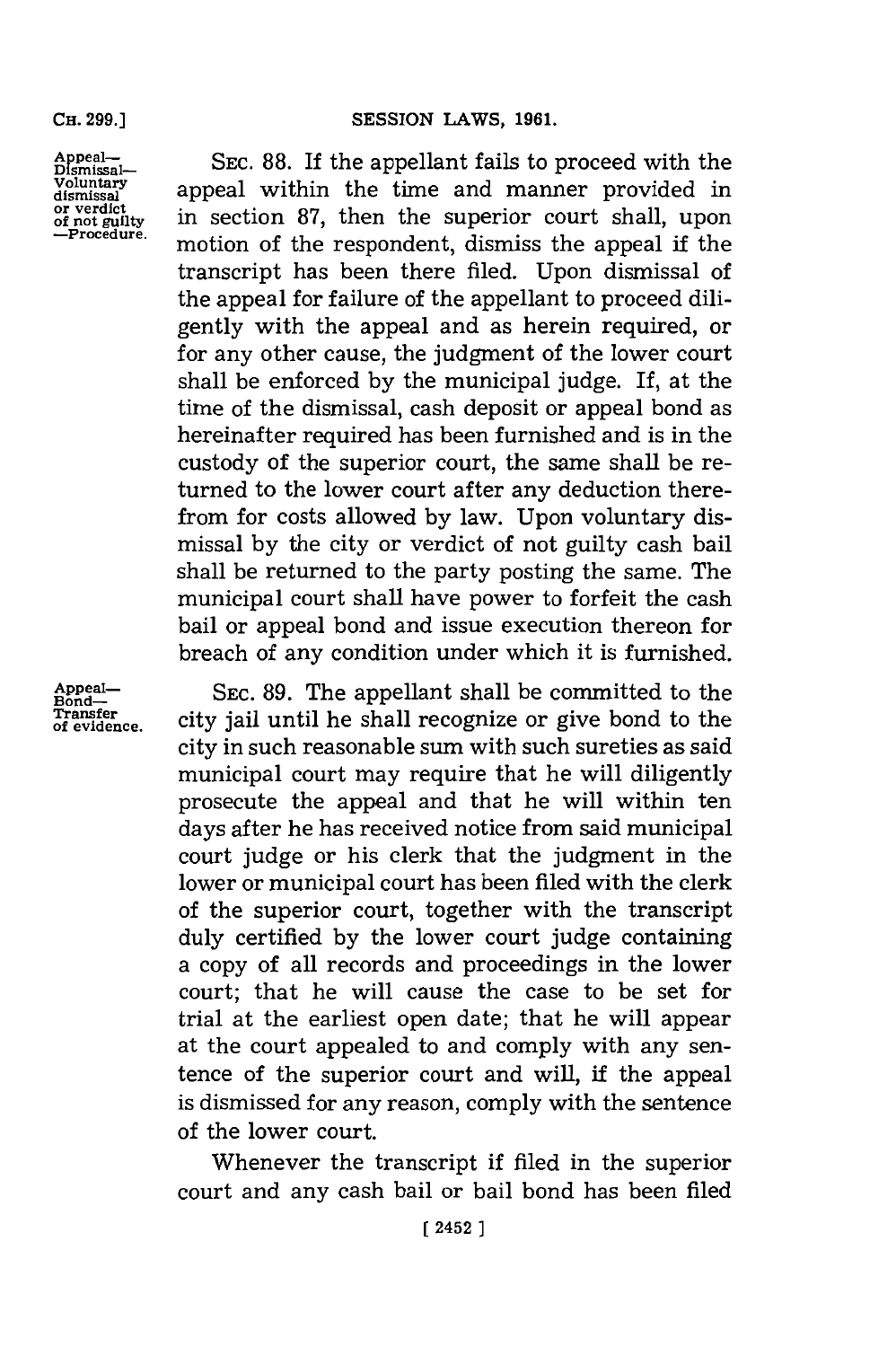with the lower court, the judge thereof shall transfer the same to the superior court in which the appeal is pending, there to be held pending disposition of the appeal; and shall also deliver to the court any exhibits introduced into evidence in the trial before the lower court, which exhibits, subject to the proper rulings of the appellant court, may be offered in evidence if the trial is had in the superior court; otherwise, to be returned to the custody of the lower court judge.

SEC. 90. In the superior court the trial shall be **Trial de novo**<br>novo subject to the right of the respondent to Maximum de novo, subject to the right of the respondent to Maximur file an amended complaint therein. The defendant Further in the superior court may have a trial **by** jury. If the defendant be convicted in the superior court, he shall be sentenced anew **by** the superior court judge with a fine of not to exceed five hundred dollars or imprisonment in the city jail not to exceed ninety days, or **by** both such fine and imprisonment. **Ap**peals shall lie to the supreme court of the state of Washington as in other criminal cases in the superior court.

SEC. 91. Upon conclusion of the case in the super- Appeal-Judgior court, the clerk thereof shall forthwith mail a **to municipal** true and correct copy of the judgment to the municipal court appealed from.

SEC. 92. All prosecutions for the violation of any Prosecutions city ordinance shall be conducted in the name of the **of city** city and may be upon the complaint of any person.

SEC. 93. Every person convicted by the municipal Maximum<br>art of a violation of the criminal provisions of an  $_{\text{of city}}^{\text{for violation}}$ <br>linance for which no nunishment is specifically <sup>ordinance</sup>. court of a violation of the criminal provisions of an ordinance for which no punishment is specifically **ordinance.** prescribed in the ordinance shall be punished **by** a fine of not more than five hundred dollars or imprisonment in the city jail for a period not to exceed ninety days, or both such fine and imprisonment.

**SEC.** 94. Pleadings, practice and procedure in cases not governed **by** statutes or rules specifically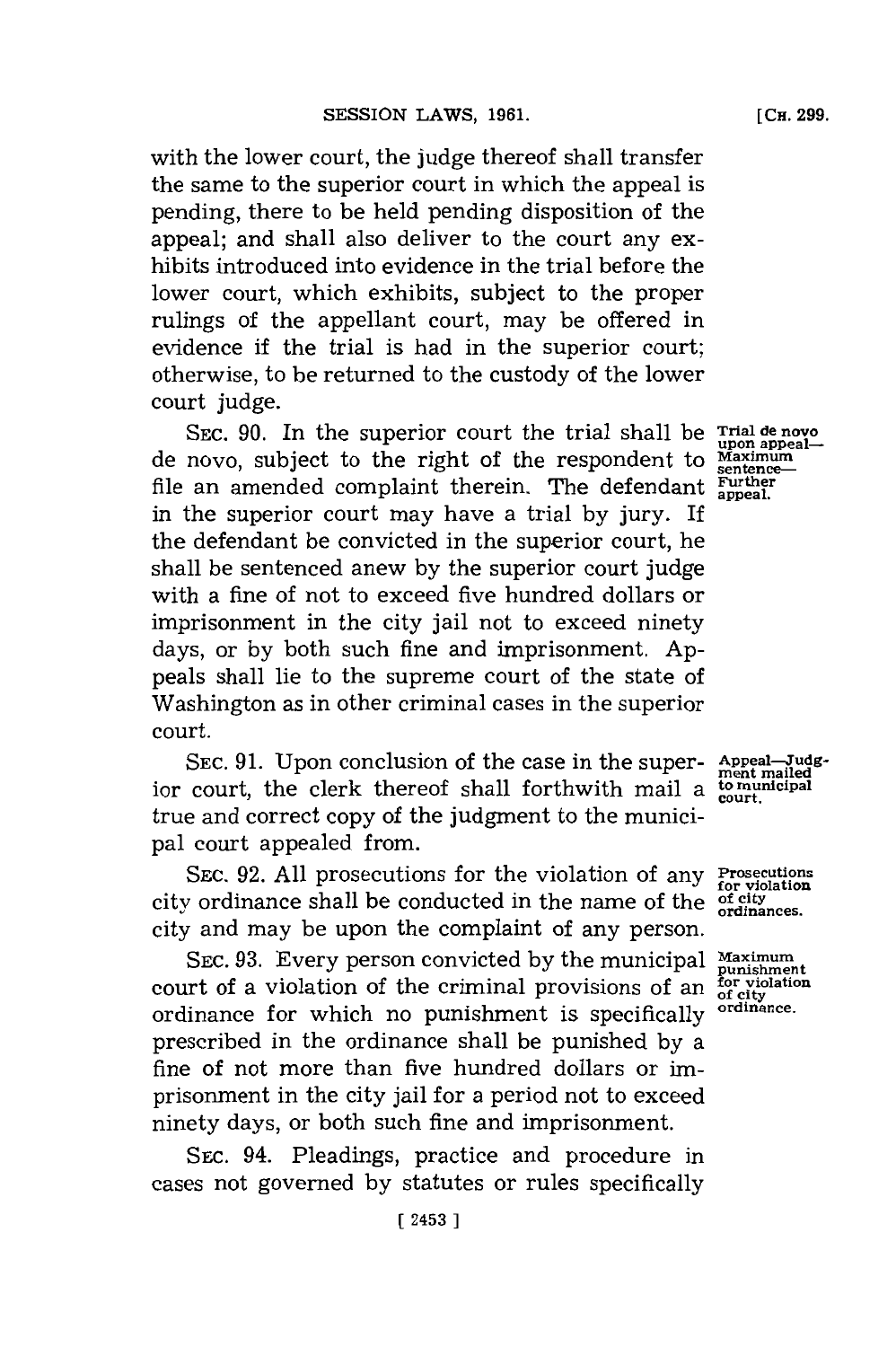#### **CH. 299.] SESSION** LAWS, **1961.**

Pleadings<br>practice and **applicable to municipal courts shall**, insofar as approcedure. procedure, plicable, be governed by the statutes and rules now<br>rules<br>governing. a sectation on honor fter a douted governing placelings. **governing,** existing or hereafter adopted governing pleadings, practice and procedure applicable to justice courts.

**Transfer of** SEC. 95. All cases, proceedings and matters pend-<br>
matters to the negree who immediately<br>
municipal ing before justices of the negree who immediately **municipal** ing before justices of the peace who immediately **courts.** before January **15, 1962,** were acting as municipal or police judges, shall on January **15, 1962,** be transferred to the municipal courts established **by** this chapter, together with all files, records and proceedings relating to such cases, and shall be disposed of therein in due course of law.

Savings. This chapter shall not affect any appeal from any police justice or municipal judge, commenced and pending prior to January **15, 1962,** but such appeal shall be conducted and concluded as if this chapter had not been enacted, except that if remanded from the superior court, the municipal court shall have authority and power to enforce the judgment of the lower court.

Furniture, **All furniture and equipment belonging to the city**<br>
<u>equipment</u><br>
transferred. Or town in which the court is located, now under the or town in which the court is located, now under the care and custody of the justice of the peace and/or municipal judge, shall be transferred to the municipal court established **by** this chapter on or before January **15, 1962, for** use in the operation and maintenance of the municipal court.

Act<sup>r</sup> SEC. 96. Although self-executing, the provisions of this chapter shall be cumulative and, notwithstanding any provision hereof, any city or town may elect to continue under any existing statutes relating to police courts, municipal courts, or laws relating to justices of the peace.

### Chapter **7**

### CLERKS **AND DEPUTY** CLERKS

Sec. 97. *Appointment and Term. The county* commissioners may appoint a clerk and such deputy **Vetoed.** *commissioners may appoint a clerk and such deputy* 1clerks *as are necessary for the administration of the court.*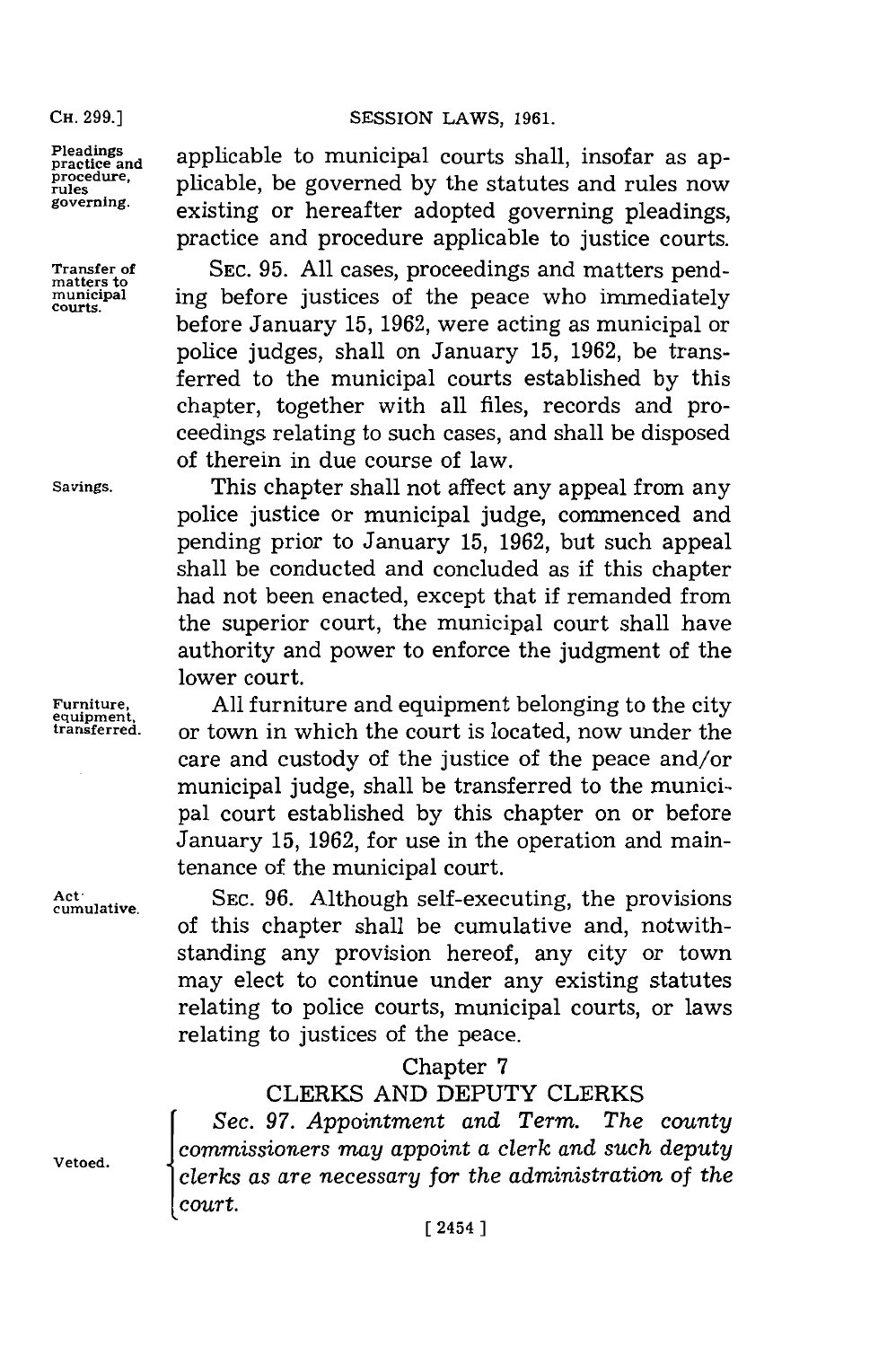SEC. 98. Compensation. The clerk and deputy clerks shall receive such compensation as shall be provided **by** the county commissioners.

SEC. 99. Powers and Duties. The justice court shall prescribe the duties of the clerk and deputy clerks. Such duties may include the power to:

- **(1)** Accept and enter pleas;
- (2) Receive bail as set **by** the court;
- **(3)** Set cases for trial;
- (4) Administer oaths.

### Chapter **8**

### **SALARIES AND EXPENSES**

**SEC. 100.** The annual salary of each full time **Salaries of justices of** justice of the peace shall be eight thousand dollars: **the peace.** *Provided,* That the city or county which pays the salary of such justice may increase such salary to an amount not to exceed thirteen thousand five hundred dollars: *Provided further,* That in cities having a population in excess of five hundred thousand, the city which pays the salary may increase such salary of its municipal judges to an amount not more than the salary paid the superior court judges in the county in which the court is located.

**SEC. 101.** *Salaries of Part Time Justices of the Peace.* The annual salaries of part time justices of the peace shall be as follows:

**(1)** In justice court districts having a population under two thousand five hundred persons, four hundred dollars;

(2) In justice court districts having a population of two thousand five hundred persons or more, but less than five thousand, a minimum of four hundred dollars and a maximum of two thousand four hundred dollars;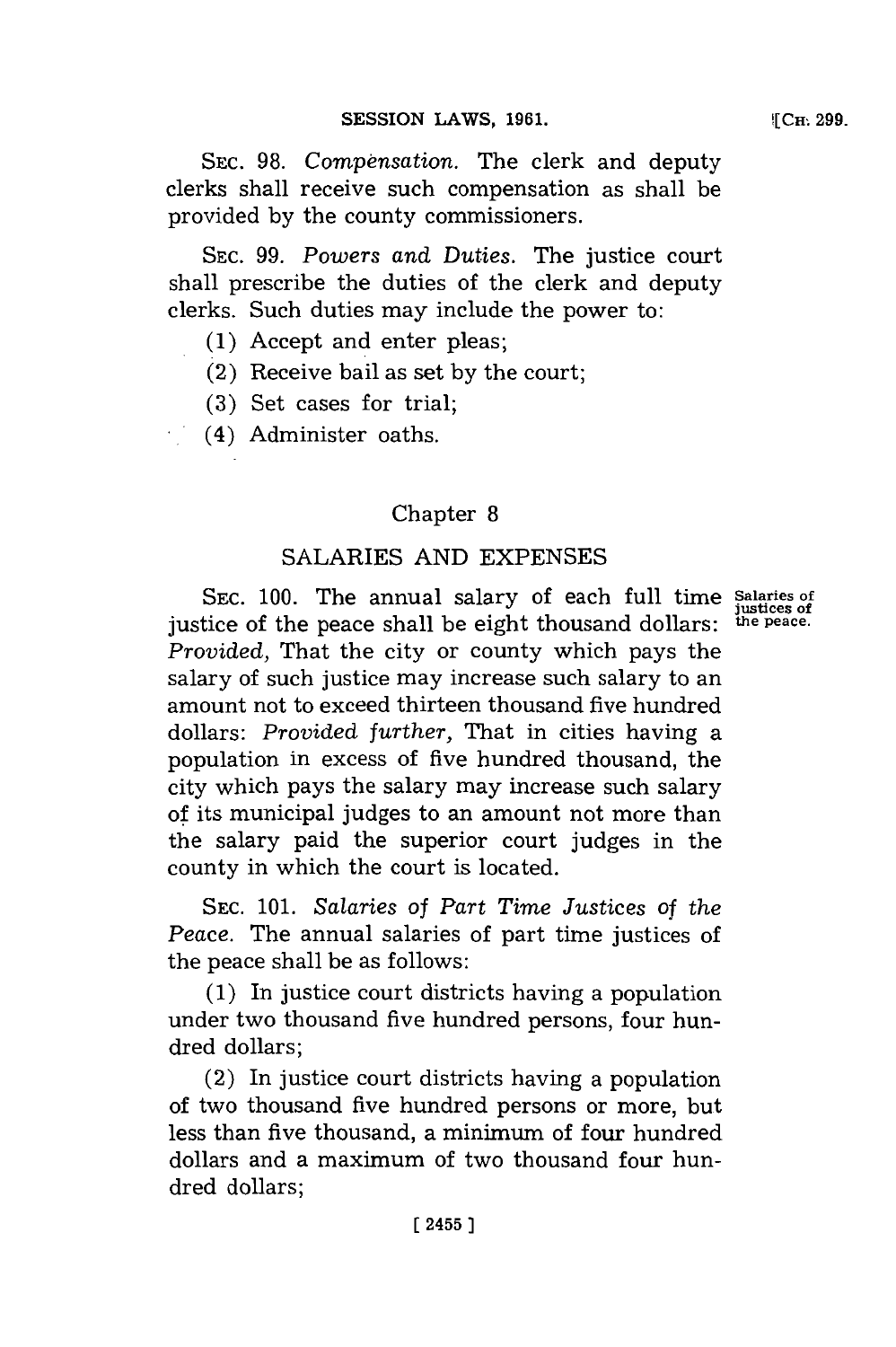**(3)** In justice court districts having a population of five thousand persons or more, but less than seven thousand five hundred, a minimum of four hundred dollars and a maximum of three thousand dollars;

(4) In justice court districts having a population of seven thousand five hundred persons or more, but less than ten thousand, a minimum of four hundred dollars and a maximum of four thousand two hundred dollars;

**(5)** In justice court districts having a population of ten thousand persons or more, but less than twenty thousand, a minimum of one thousand dollars and a maximum of five thousand four hundred dollars;

**(6)** In justice court districts having a population of twenty thousand persons or more, but less than thirty thousand, a minimum of two thousand dollars and a maximum of six thousand six hundred dollars;

**(7)** In justice court districts having a population of thirty thousand persons or more, but less than forty thousand, a minimum of three thousand dollars and a maximum of seven thousand eight hundred dollars; and

**(8)** That all salaries of part time justices of the peace shall be set **by** the county commissioners in each county, in accordance with the minimum and maximum salaries as provided in this section.

**SEC.** 102. *Payment of Salaries.* The compensation of justices of the peace, clerks, judges pro tempore, deputy clerks, and court commissioners payable **by** the county shall be paid monthly out of the county treasury from the same funds out of which other salaried county officers are paid.

SEc. **103.** *Travel Expenses.* Justices of the peace, justices of the peace pro tempore, court commissioners and justice court employees shall receive their reasonable traveling expenses when engaged in the business of the court as provided **by** RCW **36.17.030** as now or hereafter amended.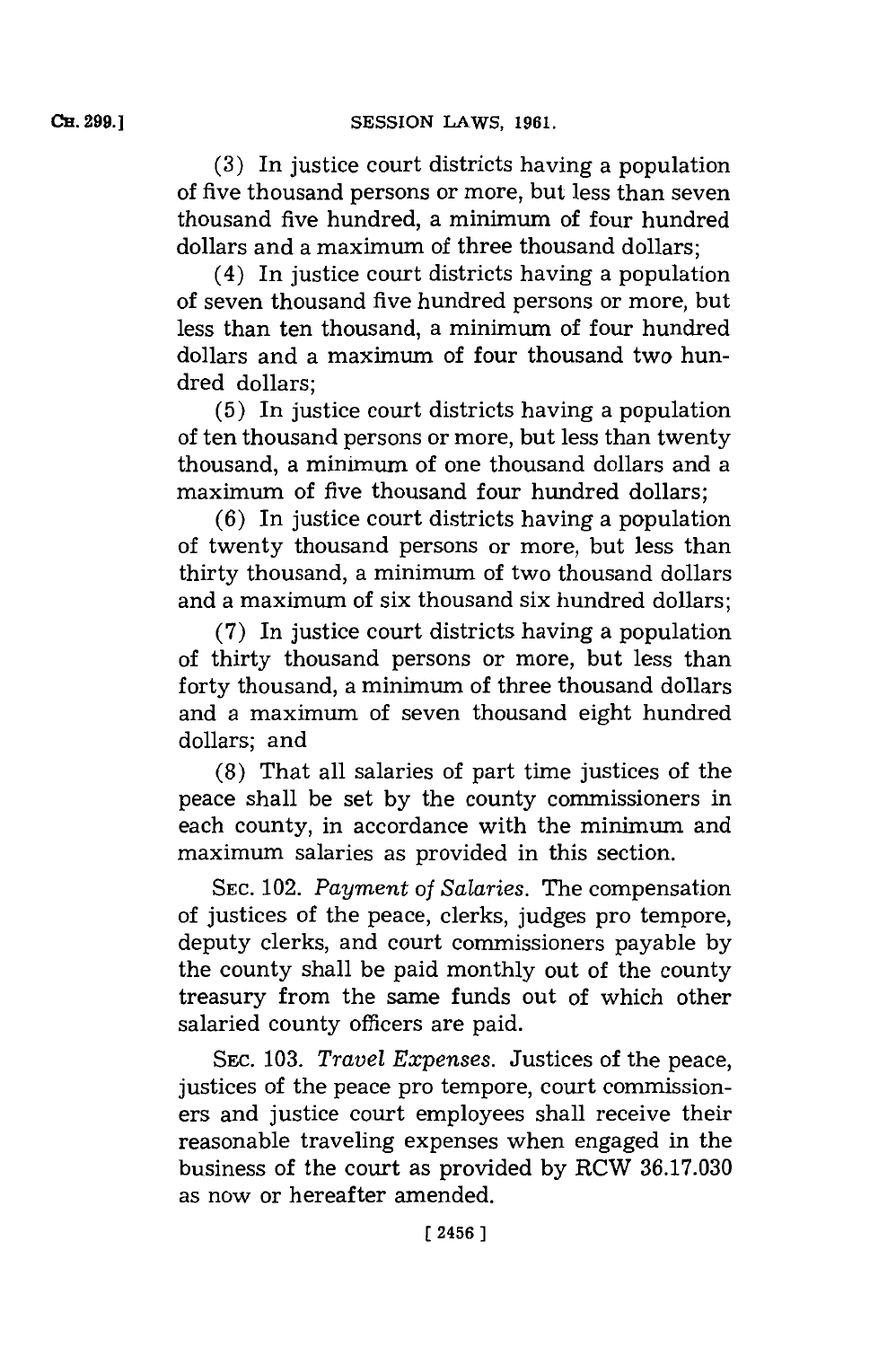**SEC.** 104. *Other Court Expenses.* The county commissioners shall furnish all necessary facilities for the justice courts, including suitable courtrooms, furniture, books, stationery, postage, office equipment, heat, light and telephone: *Provided,* That the county commissioners shall not be required to furnish courtroom space in any place other than as provided in the districting plan.

## Chapter **9**

## INCOME OF **COURT**

**SEC. 105.** *Non-Suspension of Costs.* The court may at the time of sentencing or at any time thereafter suspend a portion or all of a fine or penalty except that costs of the action shall not be suspended: *Provided,* That the court may suspend costs in the case of juvenile or indigent defendants. "Costs" for the purpose of this section, does not include jury fees, witness fees or sheriff's fees.

**SEC. 106.** *Fees, Fines, Forfeitures and Penalties Except City Cases.* **All** fees, fines, forfeitures and penalties assessed and collected **by** justice courts, except fines, forfeitures and penalties assessed and collected because of the violation of city ordinances, shall be remitted **by** the justice court to the county treasurer at least monthly, together with a financial statement as required **by** the division of municipal corporations, noting the information necessary for crediting of such funds as required **by** law.

**SEc. 107.** *Disposition of Fees.* Except as provided in chapter **5** of this act, all amounts collected **by** a justice court as fees shall be remitted as provided in section **106** to be credited to the county current expense fund.

**SEC. 108.** *Costs, Fines, Forfeitures and Penalties from City Cases.* **All** costs, fines, forfeitures and penalties assessed and collected **by** justice courts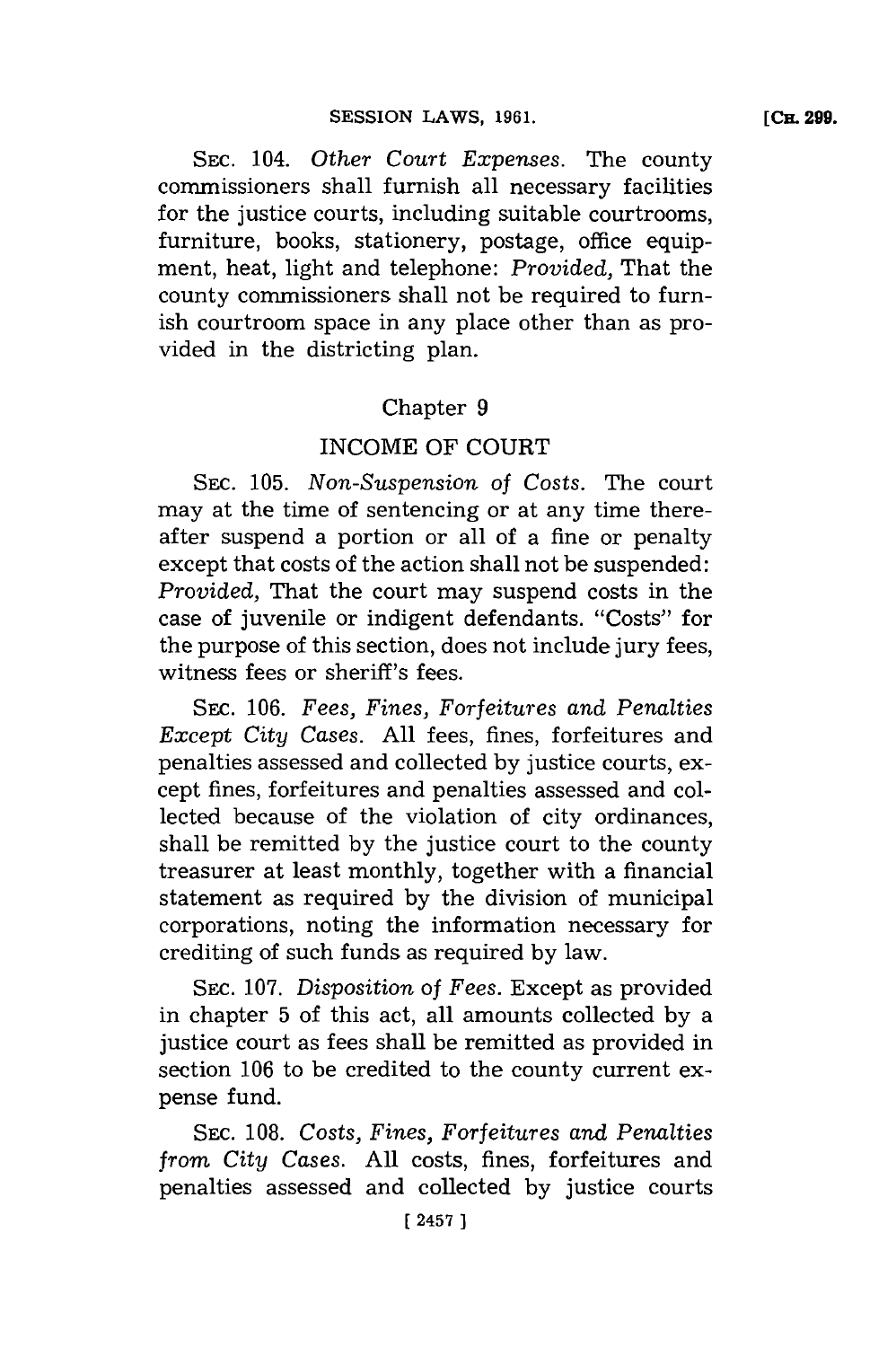because of violations of city ordinances shall be remitted at least monthly directly to the treasurer of the city wherein the violation occurred.

**SEC. 109.** *Quarterly Disbursements.* Quarterly, the county treasurer shall determine the difference between the amount deposited to the current expense or salary fund by each justice court and the total expenditures of each justice court: *Provided,* That the cost of providing courtroom or other space shall not be included in such total expenditures for the purposes of this section. The treasurer shall then charge each governmental unit fund entitled to share in the receipts of the court its proportionate share of such unreimbursed difference of expenditures incurred during the quarter and make the appropriate treasurer's remittance to the current expense or salary fund. The proportionate share charged against each fund shall be determined **by** the relationship between the unreimbursed expenditures and the total credits of the court to each fund as required **by** section **106.** Balances remaining in governmental funds shall then be remitted as provided **by** law.

**SEC. 110.** *Filing Fees in Civil Cases.* In any civil action commenced before or transferred to a justice court, the plaintiff shall, at the time of such commencement or transfer, pay to such court the sum of four dollars, which sum shall be all the fees and charges which any party to such action shall be compelled to pay to the court up to and including the rendition of judgment in such action: *Provided,* That if process in replevin, attachment, or garnishment shall issue therein, the party procuring such process shall pay to such court an additional sum of one dollar for each such process as the fees and charges of the court incident to the proceedings.

**SEC. 111.** *Filing Fees in Criminal Cases.* Except in traffic cases wherein bail is forfeited to a violations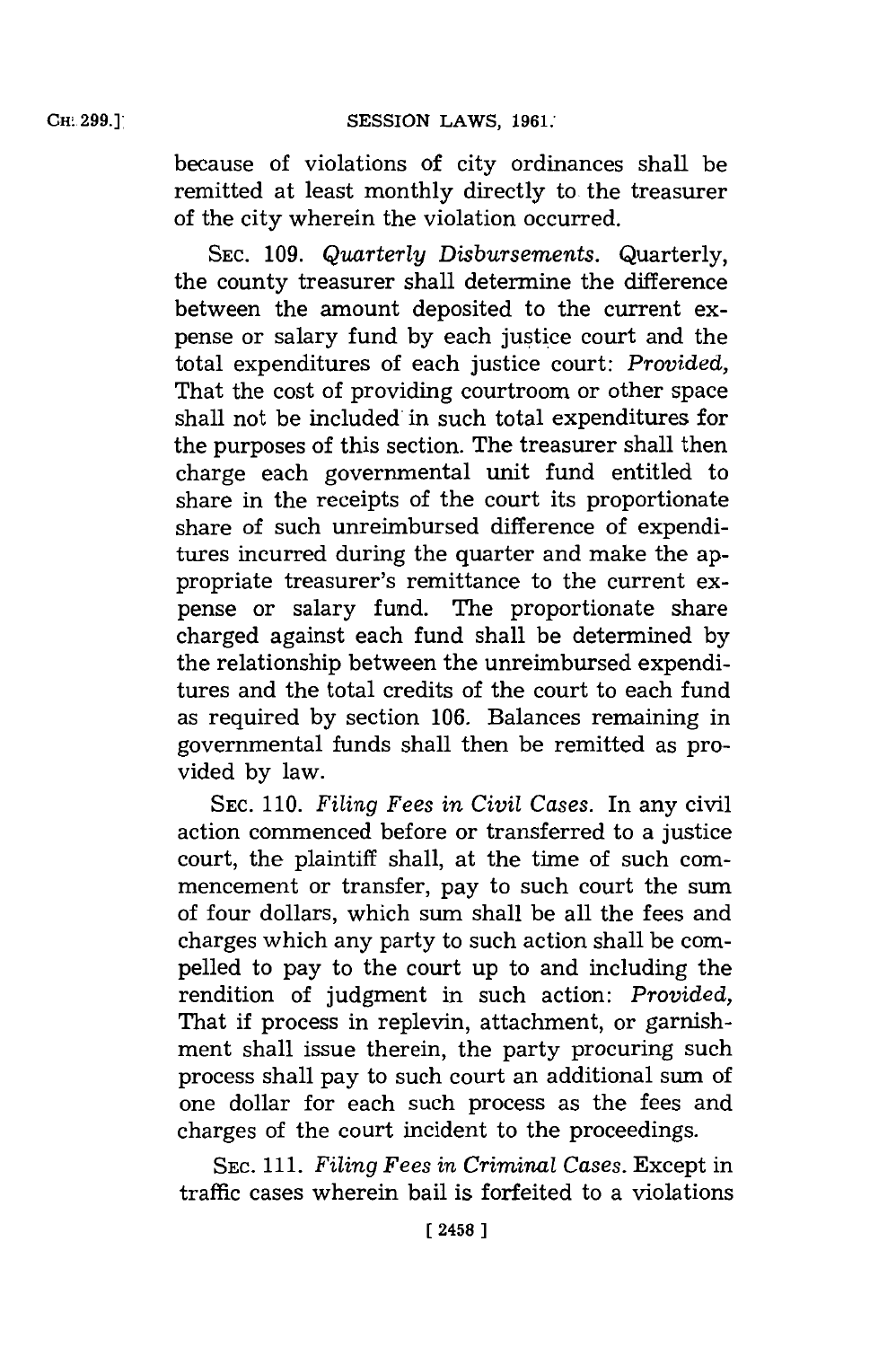bureau, and except in cases filed in municipal departments established pursuant to chapter **5** of this act, in every criminal action filed **by** a city for an ordinance violation the city shall be charged a four dollar filing fee. In all other criminal actions, no filing fee shall be assessed or collected: *Provided,* That in such cases, for the purposes of section **105,** four dollars of each fine or penalty shall be deemed filing costs.

## Chapter **10**

## JURISDICTION **AND VENUE**

**SEC.** 112. *General Powers* of *Justice Court.* The justices of the peace elected in accordance with this act are authorized to hold court as judges of the justice court for the trial of all actions enumerated in this act or assigned to the justice court **by** law; to hear, try and determine the same according to the law, and for that purpose where no special provision is otherwise made **by** law, such court shall be vested with all the necessary powers which are possessed **by** courts of record in this state; and all laws of a general nature shall apply to such justice court as far as the same may be applicable and not inconsistent with the provisions of this act. The justice court shall, upon the demand of either party, impanel a jury to try any civil or criminal case in accordance with the provisions of chapter 12.12. RCW: *Provided,* That in the trial of actions brought for violating any city ordinance, a jury trial shall be allowed only for offenses involving the revocation or suspension of a driver's license or other gross misdemeanor.

**SEC. 113.** *Civil Jurisdiction.* The justice court shall have jurisdiction and cognizance of the following civil actions and proceedings:

(1) Of an action arising on contract for the recovery of money only in which the sum claimed does not exceed five hundred dollars;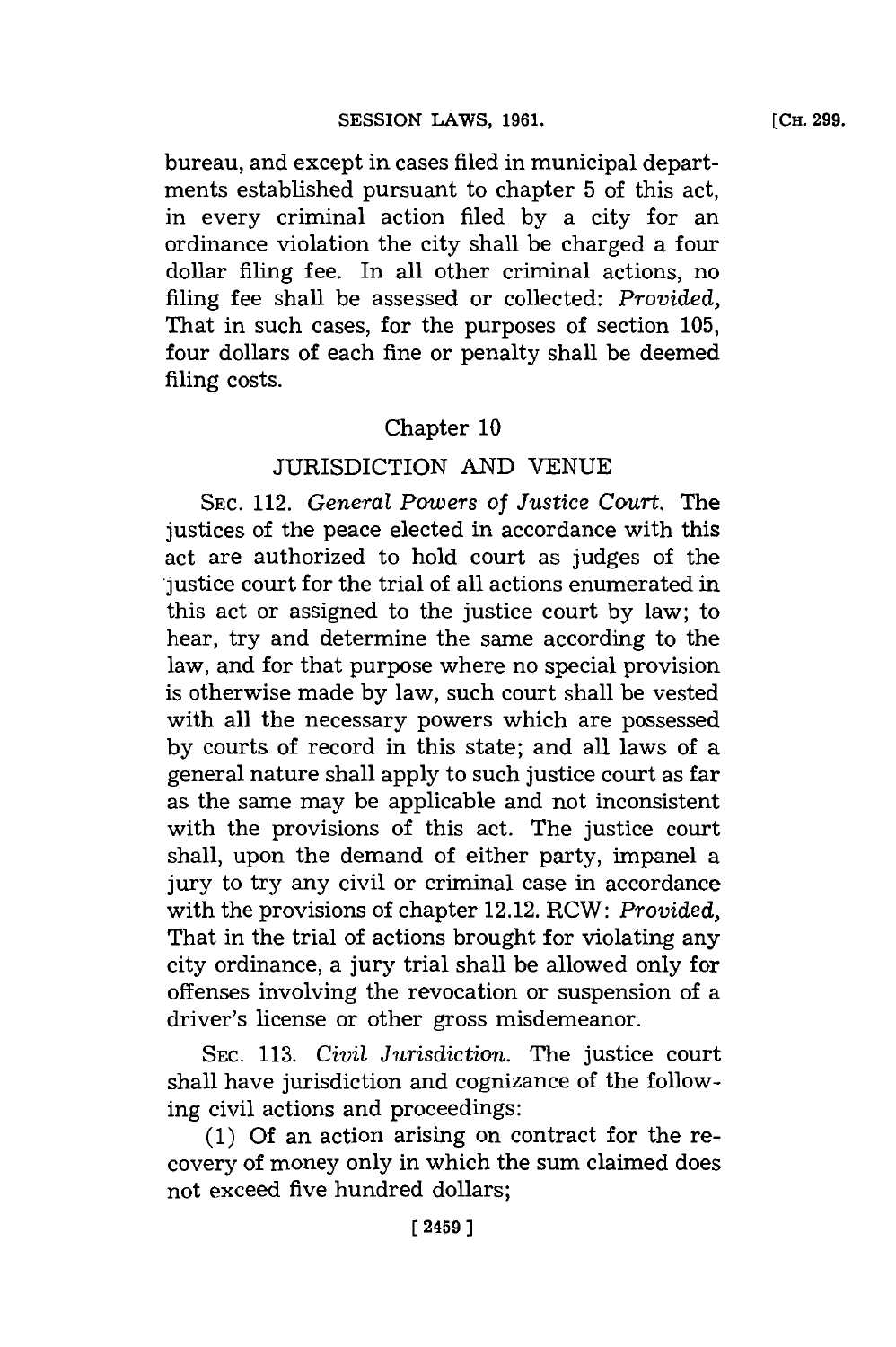(2) **Of** an action for damages for injuries to the person, or for taking or detaining personal property, or for injuring personal property, or for an injury to real property when no issue raised **by** the answer involves the plaintiff's title to or possession of the same, when the amount of damages claimed does not exceed five hundred dollars; also of actions to recover the possession of personal property when the value of such property as alleged in the complaint, does not exceed five hundred dollars;

**(3) Of** an action for a penalty not exceeding five hundred dollars;

(4) **Of** an action upon a bond conditioned for the payment of money, when the amount claimed does not exceed five hundred dollars, though the penalty of the bond exceeds that sum, the judgment to be given for the sum actually due, not exceeding the amount claimed in the complaint;

**(5) Of** an action on an undertaking or surety bond taken **by** him or his predecessor in office, when the amount claimed does not exceed five hundred dollars;

(6) Of an action for damages for fraud in the sale, purchase, or exchange of personal property, when the damages claimed do not exceed five hundred dollars;

**(7)** To take and enter judgment on confession of a defendant, when the amount of the judgment confessed does not exceed five hundred dollars;

**(8)** To issue writs of attachment, garnishment and replevin upon goods, chattels, moneys, and effects, when the amount does not exceed five hundred dollars; and

**(9) Of** all other actions and proceedings of which jurisdiction is specially conferred **by** statute, when the amount involved does not exceed five hundred dollars and the title to, or right of possession of, or a lien upon real property is not involved.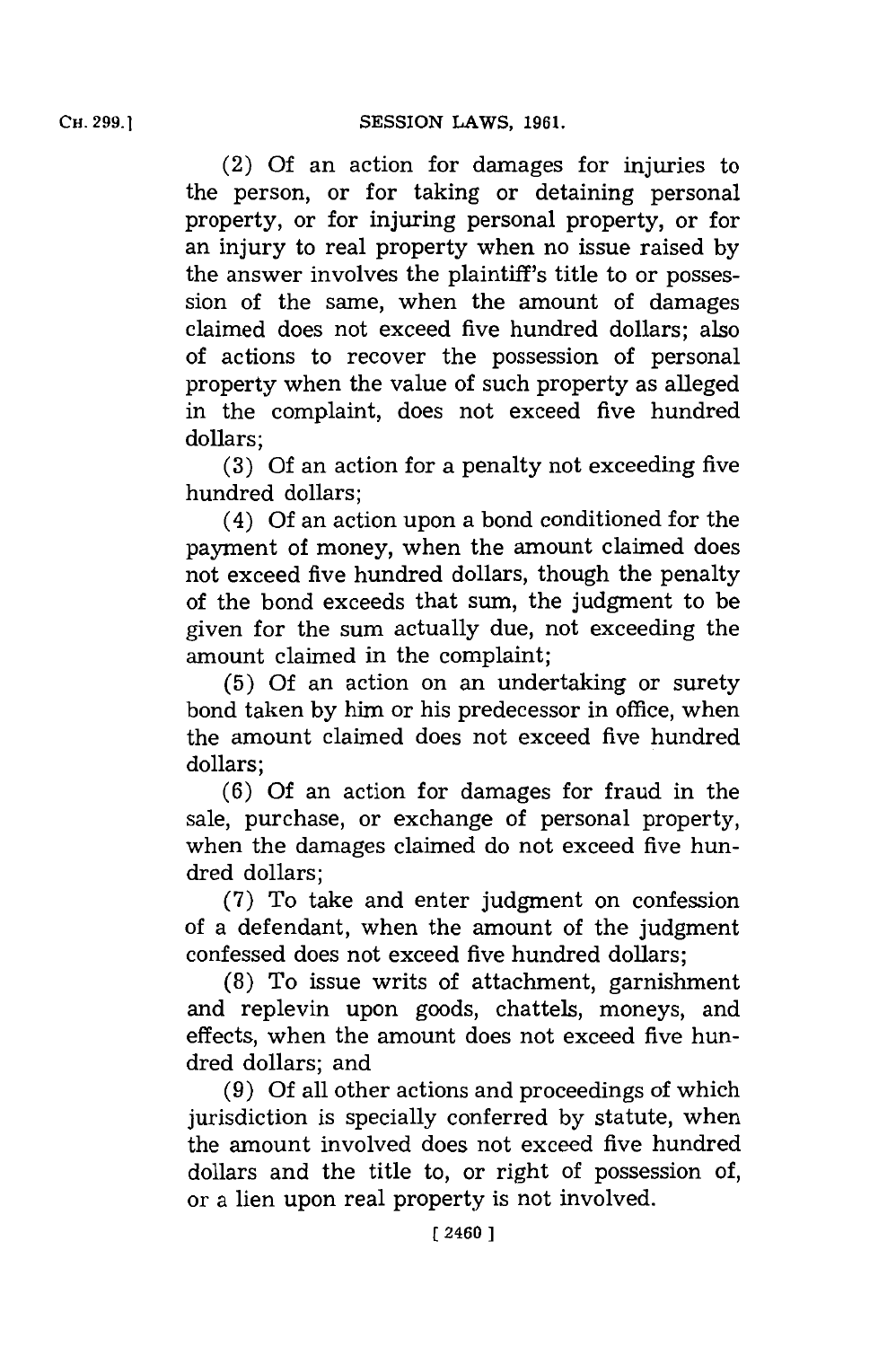The amounts of money referred to in subparagraphs **(1)** through **(9)** shall be exclusive of interest, costs and attorney's fees.

**SEC.** 114. *Restrictions on Civil Jurisdiction.* The jurisdiction covered **by** section **113** shall not extend to the following civil actions:

**(1)** Actions involving title to real property;

(2) Actions **for** the foreclosure of a mortgage or enforcement of a lien on real estate;

**(3)** Actions for false imprisonment, libel, slander, malicious prosecution, criminal conversation, or seduction; and

(4) Actions against an executor or administrator as such.

**SEC. 115.** *Venue-Civil Action.* **(1)** An action arising under section **113,** subsections **(1),** (2) except for the recovery of possession of personal property, (4), **(6), (7),** and **(9)** may be brought in any justice court district in which the defendant, or, if there be more than one defendant, where some one of the defendants, resides at the time the complaint is filed or in which the defendant, or if there be more than one defendant, where some one of the defendants may be served with the notice and complaint in which latter case, however, the justice court district where the defendant or defendants is or are served must be within the county in which the said defendant or defendants reside.

(2) An action arising under section **113,** subsection (2) for the recovery of possession of personal property and subsection **(8)** shall be brought in the district in which the subject matter of the action or some part thereof is situated.

**(3)** An action arising under section **113,** subsection **(3)** and **(5)** shall be brought in the district in which the cause of action, or some part thereof arose.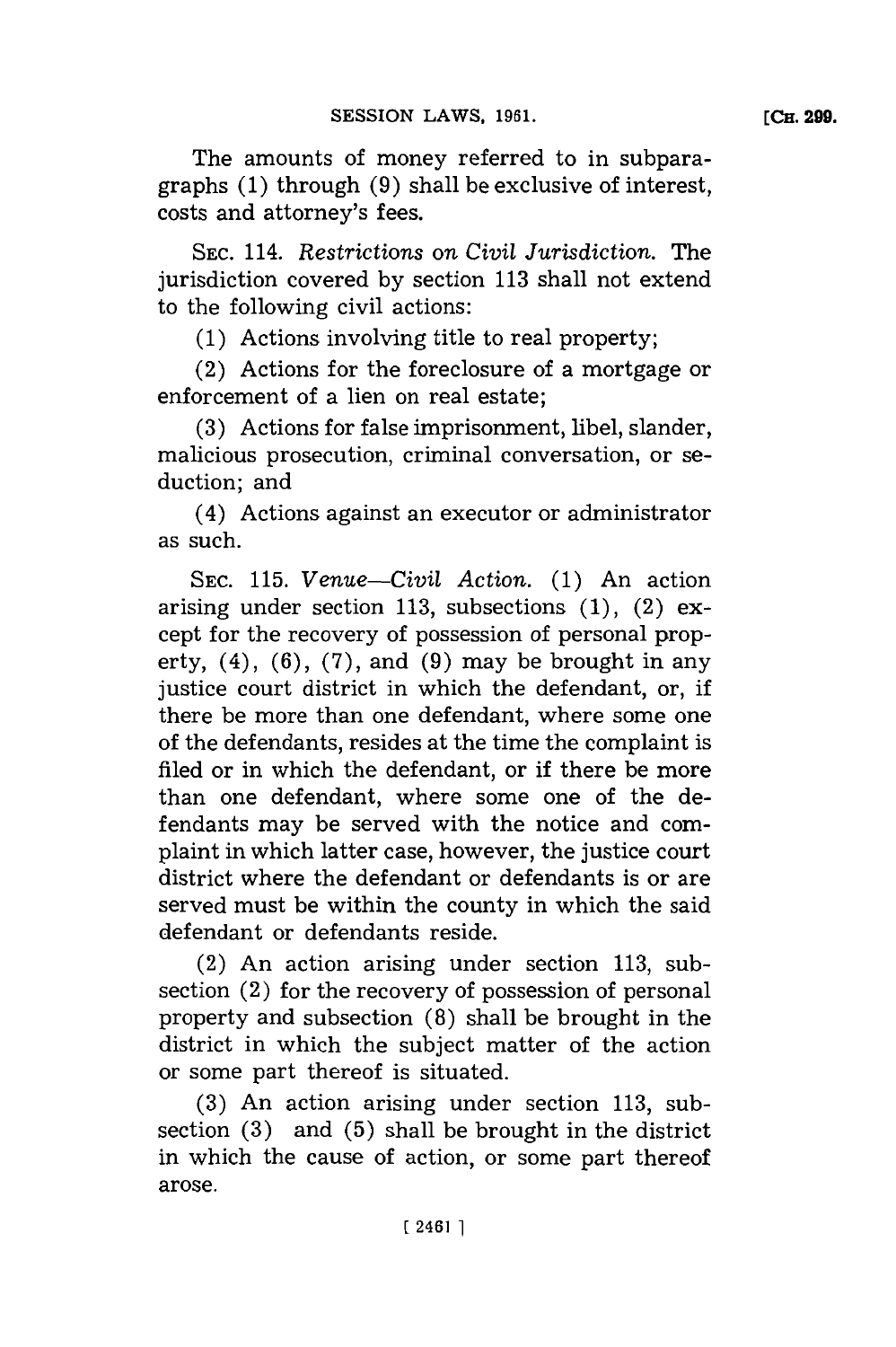(4) An action arising under section **113,** subsection (2), for the recovery of damages for injuries to the person or for injury to personal property arising from a motor vehicle accident may be brought, at the plaintiff's option, either in the district in which the cause of action, or some part thereof, arose, or in the district in which the defendant, or, if there be more than one defendant, where some one of the defendants, resides at the time the complaint is filed.

**(5)** An action against a nonresident of this state may be brought in any district where service of process may be had, or in which the cause of action or some part thereof arose, or in which the plaintiff or one of them resides.

**(6)** For the purposes of this act, the residence of a corporation defendant shall be deemed to be in any district where the corporation transacts business or has an office for the transaction of business or transacted business at the time the cause of action arose or where any person resides upon whom process may be served upon the corporation, unless herein otherwise provided.

**SEC. 116.** *Transfer of Proceedings.* If a civil action is brought in the wrong justice court district, the action may nevertheless be tried therein unless the defendant, at the time he appears, requests a transfer of the action to the proper district. Upon such demand an order shall be entered transferring the action to the proper district and awarding the defendant a reasonable attorney's fee to be paid **by** the plaintiff.

**SEC. 117.** *Criminal Jurisdiction.* The justice court shall have jurisdiction: **(1)** Concurrent with the superior court of all misdemeanors and gross misdemeanors committed in their respective counties and of all violations of city ordinances: *Provided,* That it shall in no event impose a greater punish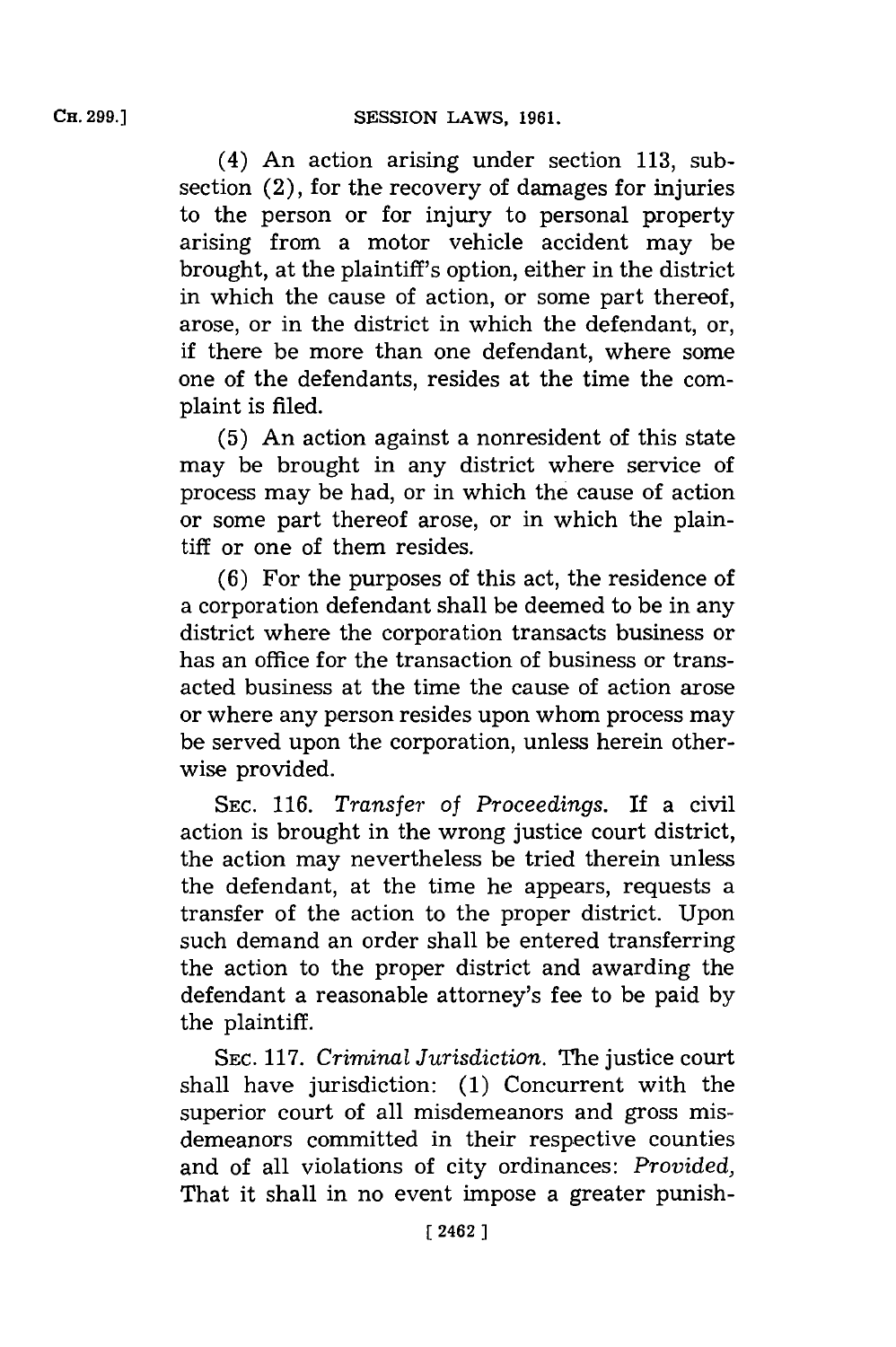ment than a fine of five hundred dollars, or imprisonment for six months in the county or city jail as the case may be, or both such fine and imprisonment, unless otherwise expressly provided **by** statute; and it may suspend and revoke vehicle operator's licenses in the cases provided **by** law; (2) to sit as committing magistrates and conduct preliminary hearings in cases provided **by** law; **(3)** concurrent with the superior court of a proceeding to keep the peace in their respective counties.

**SEC. 118.** *Venue-Criminal Actions.* **All** criminal actions shall be brought in the justice court district where the alleged violation occurred: *Provided,* That **(1)** the prosecuting attorney may file felony cases in the district in which the county seat is located and  $(2)$  with the consent of the defendant criminal actions other than those arising out of violations of city ordinances may be brought in or transferred to the district in which the county seat is located.

SEC. 119. *Criminal Venue Corrected.* If a criminal action is commenced in an improper district under section **118,** the justice court of the district may of its own volition or at the request of either party order the case removed for trial to a proper district.

**SEC.** 120. *Change* of Venue. **A** change of venue, except for violations of city ordinances, to another district may be allowed upon motion:

**(1)** Where there is reason to believe that an impartial trial cannot be had in the district in which the action was commenced; or

(2) Where the convenience of witnesses or the ends of justice would be forwarded **by** the change.

When such change is ordered, it shall be to the justice court of another district in the same county, if any, otherwise to the justice court of an adjacent district in another county. The court to which a case is removed on change of venue under this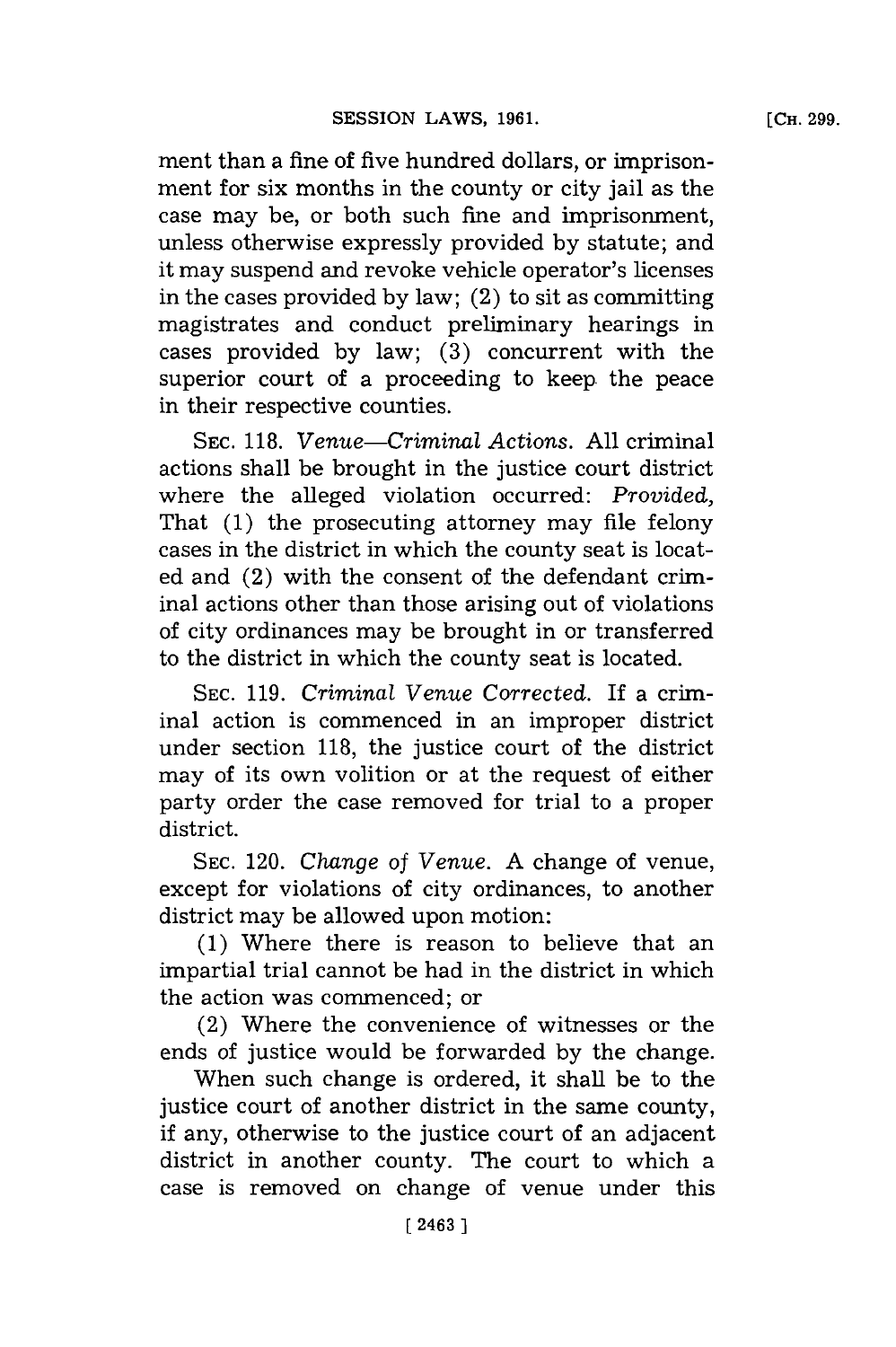**CH. 299.]**

section shall have the same jurisdiction, either civil or criminal to hear and determine the case as the court from which the case was removed.

**SEC.** 121. *Territorial Jurisdiction* **-** *Process.* Every justice having authority to hear a particular case may issue civil process in and to any place in the county or counties in which his district is located, and criminal process in and to any place in the state.

**Advertising** SEC. 122. It shall be a breach of judicial ethics as breach of straight second  $\frac{1}{2}$  of the page is a second in any man**of** judicial for any justice of the peace to advertise in any manner that he is authorized to solemnize marriages. Any violation of this section shall be grounds for forfeiture of office.

## Chapter **11**

## MAGISTRATES' ASSOCIATION

SEc. **123.** *Magistrates' Association Established.* There is established in the state an association, to be known as the Washington State Magistrates' Association, membership in which shall include all duly elected or appointed and qualified inferior court judges, including but not limited to justices of the peace, police court judges and municipal court judges.

**SEC.** 124. *Meetings.* The first meeting of the Washington State Magistrates' Association shall be held at the next regular meeting of the present organization after the effective date of this act to be held during the month of August or September, **1961,** at which meeting those inferior court judges, as provided in section **123,** of this act, attending shall temporarily organize themselves for the purpose of adopting a Constitution and bylaws and may either adopt or amend the present Constitution and bylaws of the Washington State Magistrates' Association or provide for bylaws only, electing officers as provided therein and doing all things necessary and proper to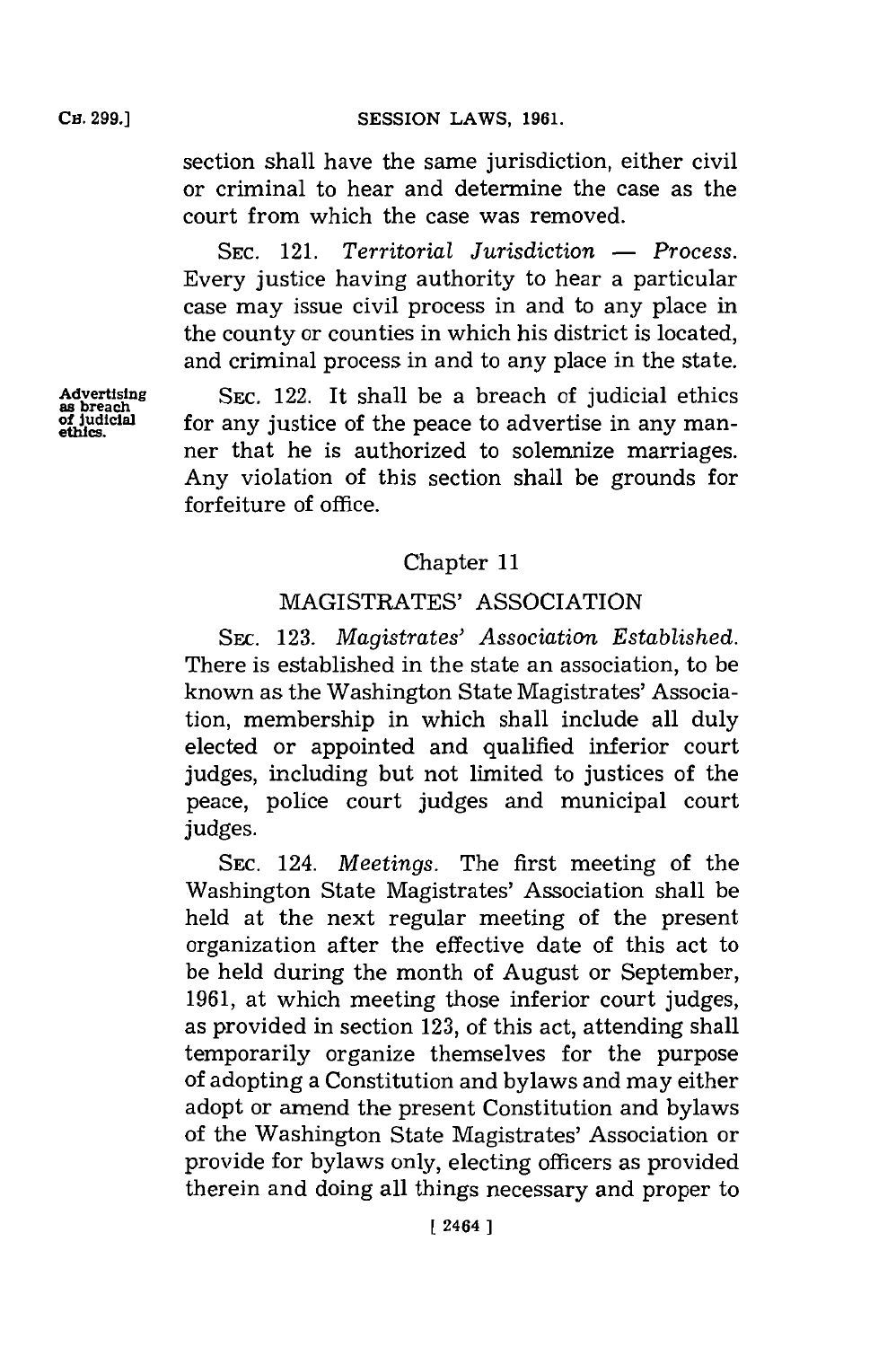formally establish a permanent Washington State Magistrates' Association, after which meeting the association may meet each year during the month of August or September, beginning in **1962.** Meetings shall be held in the state of Washington.

SEC. **125.** *Expenses of Members.* For attendance at the annual meetings of the association, beginning in **1962** and thereafter, an inferior court judge shall be entitled to receive from the county or city responsible for the operating cost of the court over which he presides twenty dollars per day or major portion thereof; while attending meetings of the association, plus first class transportation or mileage allowance at the rate of ten cents per mile: *Provided,* That the per diem and transportation or mileage allowance authorized **by** this section shall not be paid to any judge for more than five days in any one calendar year.

**SEC. 126.** *Powers and Duties.* The Washington State Magistrates' Association shall:

**(1)** Continuously survey and study the operation of the courts served **by** its membership, the volume and condition of business of such courts, the methods of procedure therein, the work accomplished, and the character of the results;

(2) Promulgate suggested rules for the administration of the justice courts not inconsistent with the law or rules of the supreme court relating to such courts.

# Chapter 12

# **MISCELLANEOUS**

**SEC. 127.** *Transfer of Proceedings.* **All** cases, proceedings and matters pending before justice courts, police courts, municipal courts and night courts shall be transferred to the appropriate court established **by** this act, together with all files, records and proceedings relating to such cases. This act shall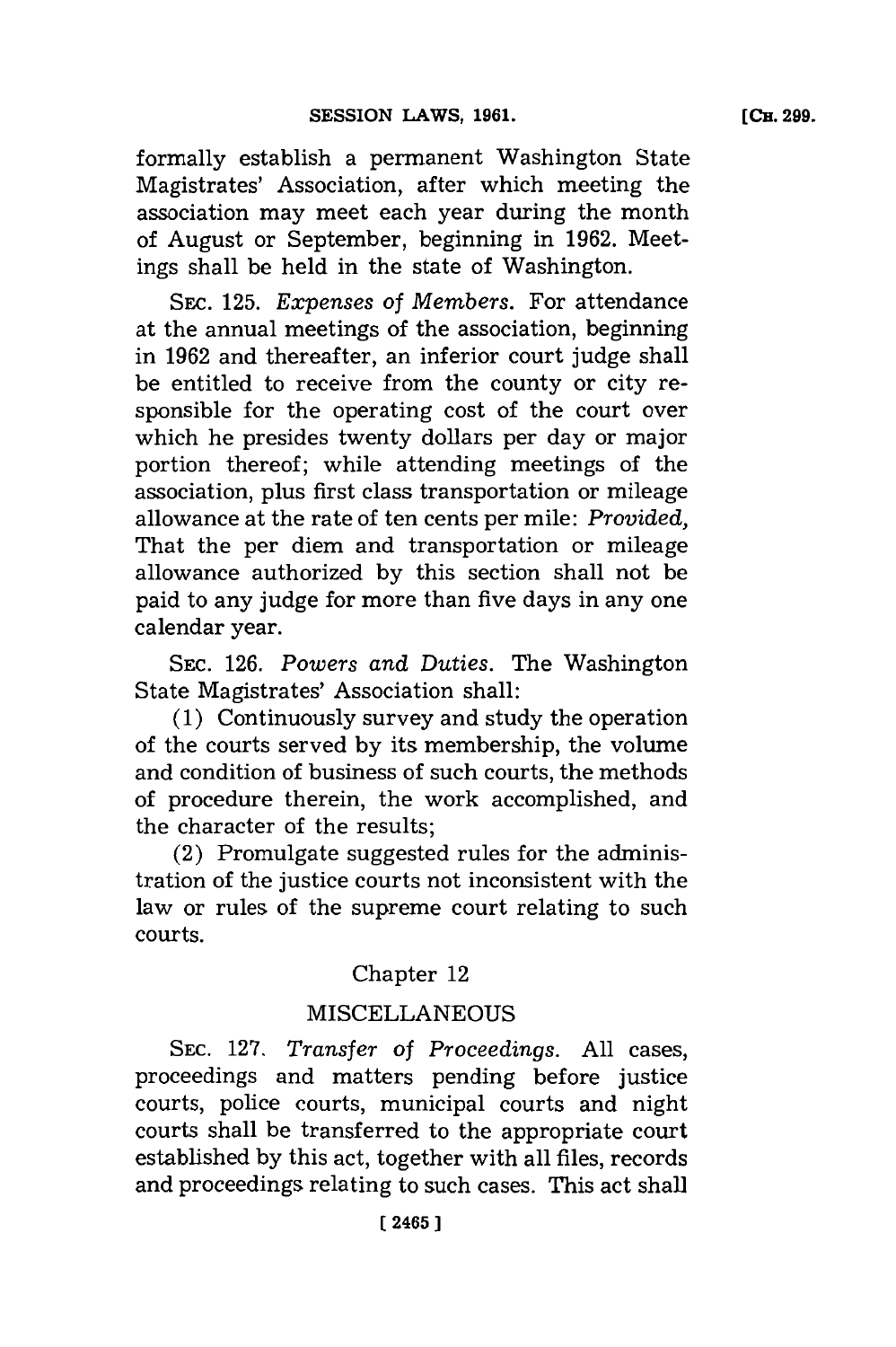not affect any appeal from any municipal court, police court, justice court or night court, but such appeal shall be conducted and concluded as **if** this act had not been enacted, except that if remanded from the superior court the superceding court shall have the authority and power to forfeit bail or bond or impose sentence thereon.

SEC. **128.** *Saving.* The enactment of this act shall not have the effect of terminating, or in any way modifying, any liability, civil or criminal, which shall be in existence at the date this act becomes effective; nor shall the transfer of cases, proceedings and matters under the provisions of section **127,** have the effect of terminating, or in any way modifying, any liability, civil or criminal, which shall be in existence at the date of such transfer.

**Transmission** SEC. 129. All justice courts and inferio power in.<br>
Termination in counties effected by this act on the effective date<br>
of terms, Monday in January, **1963** as if this act had not been enacted: *Provided,* That no elections for justice of the peace shall be held in such counties in **1962** except as provided in this act: *Provided further,* That in such counties the terms of office of all justices of the peace, municipal judges and police court judges whose terms commenced prior to the second Monday in January, **1963** shall, except as otherwise provided in this act, expire on the second Monday in January, **1963.**

**Judges for other**

Judges' **E.A. SEC.** 130. All justice court judges under this act shall remain members of the state retirement system.

SEC. 131. The full time judges of the justice court <sup>for other</sup> shall be ineligible to any other office, or public employment than a judicial office or employment during the term for which they shall have been elected.